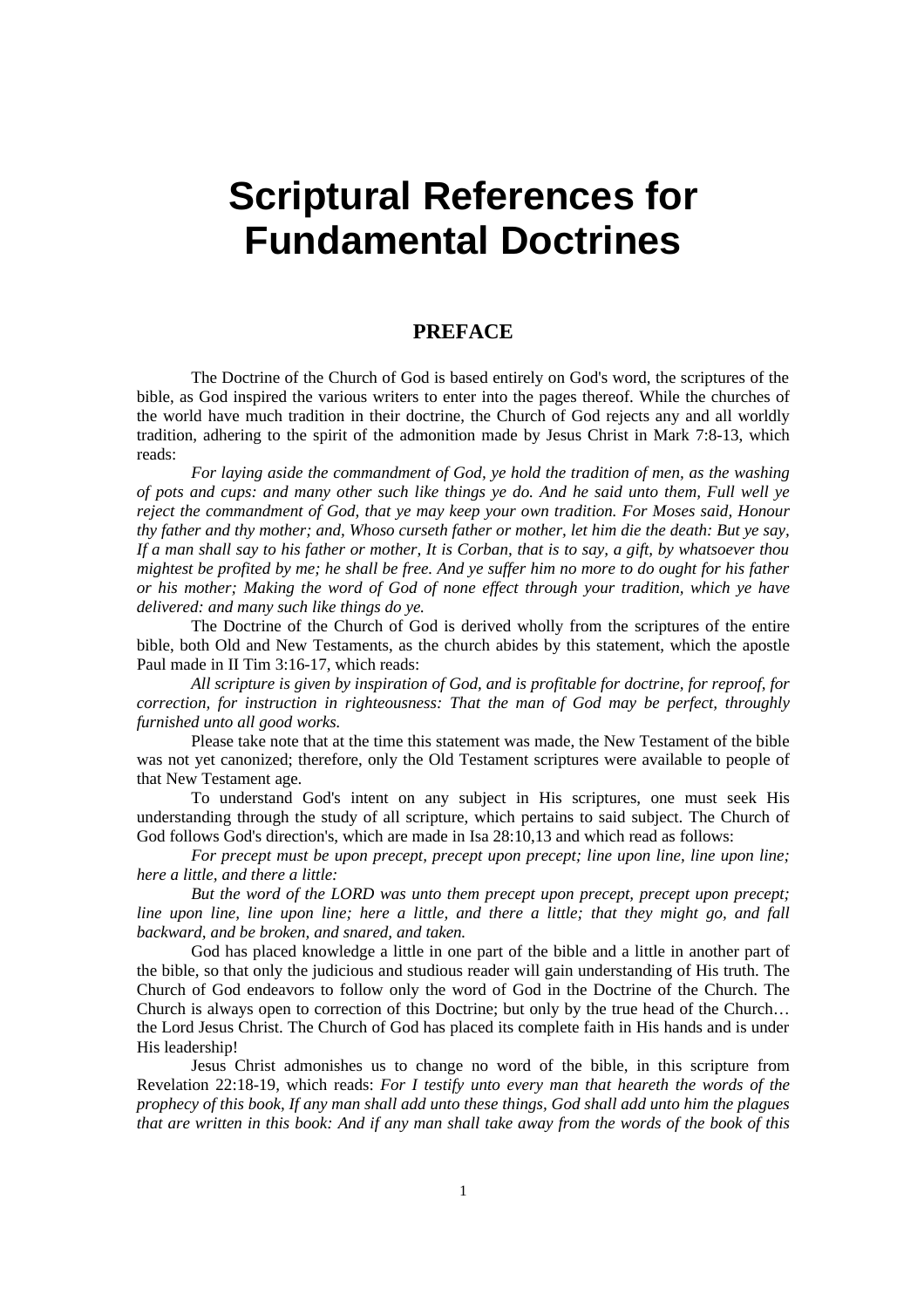*prophecy, God shall take away his part out of the book of life, and out of the holy city, and from the things which are written in this book.*

For this reason, the Church of God will not have any Doctrine that detracts from or adds to the only authorized Word of God… the Holy Bible.

# **Table of Contents**

| <b>Doctrine Category</b>          | Page No.                |
|-----------------------------------|-------------------------|
| <b>Baptism</b>                    | $\overline{\mathbf{4}}$ |
| <b>Born Again</b>                 | $\overline{\mathbf{4}}$ |
| <b>Christian, What is</b>         | $\overline{\mathbf{4}}$ |
| <b>Church — Civil Government</b>  | $\overline{\mathbf{4}}$ |
| <b>Church Name</b>                | 5                       |
| <b>Commandments Law-Obedience</b> | 5                       |
| Covenant - Old, New               | 5                       |
| Faith                             | 5                       |
| <b>Fasting (Spiritual) Study</b>  | 6                       |
| Gospel                            | 6                       |
| <b>Grace, Law</b>                 | 6                       |
| <b>Healing</b>                    | 7                       |
| <b>Hell</b>                       | 7                       |
| <b>Holy Days</b>                  | 8                       |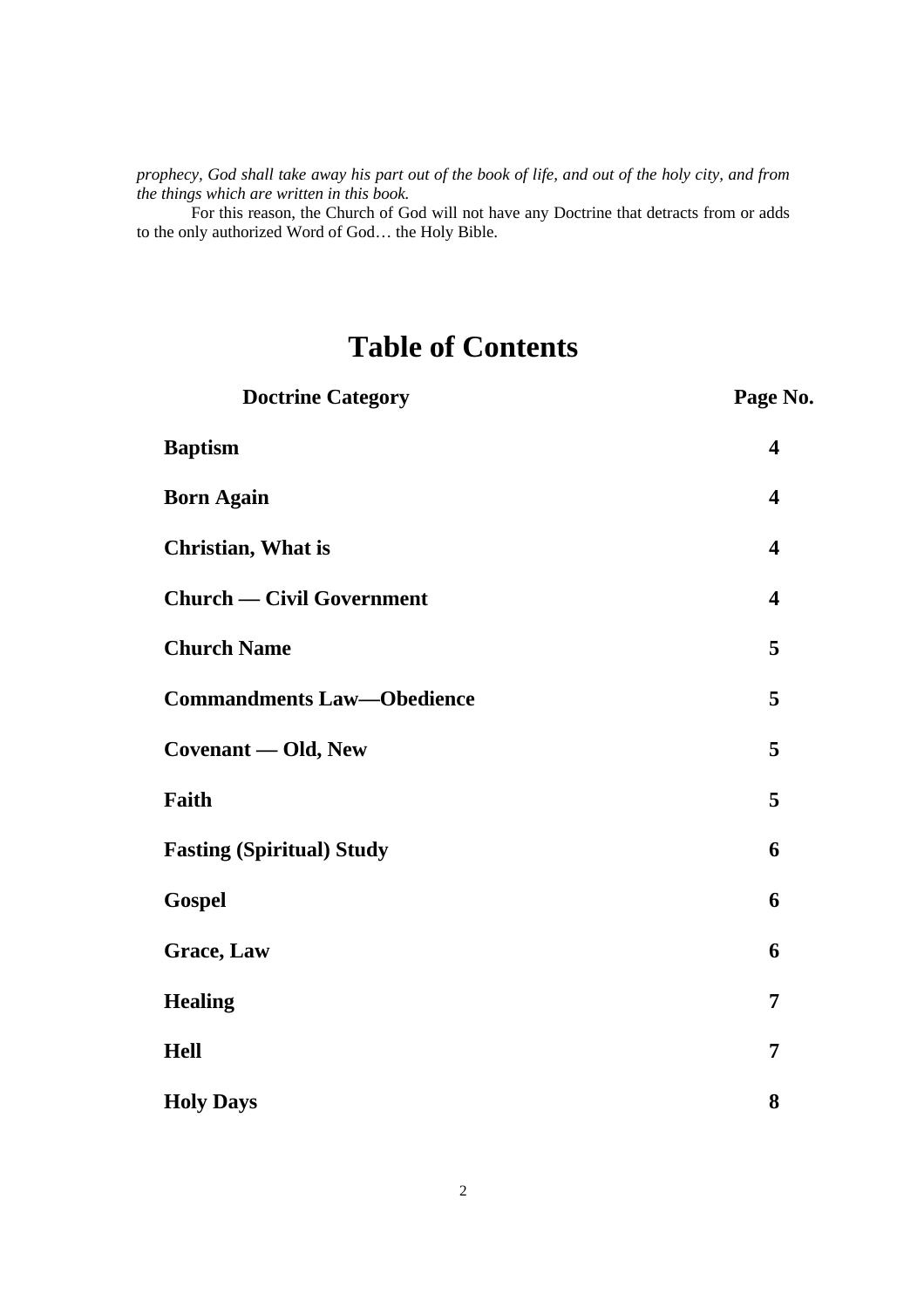| <b>Holy Spirit</b>                      | 9  |
|-----------------------------------------|----|
| <b>Kingdom of God</b>                   | 9  |
| Laying on of hands                      | 10 |
| <b>Marriage, Divorce, Child Rearing</b> | 10 |
| <b>Millennium</b>                       | 10 |
| <b>Overcoming, Changing</b>             | 11 |
| Prayer                                  | 11 |
| <b>Prophecy</b>                         | 12 |
| <b>Repentance</b>                       | 12 |
| <b>Resurrection</b>                     | 13 |
| Sabbath                                 | 13 |
| <b>Salvation (Not Only Day)</b>         | 13 |
| <b>Satan, Demons, Angels</b>            | 14 |
| <b>Sin</b>                              | 14 |
| Soul                                    | 14 |
| <b>Tithing</b>                          | 15 |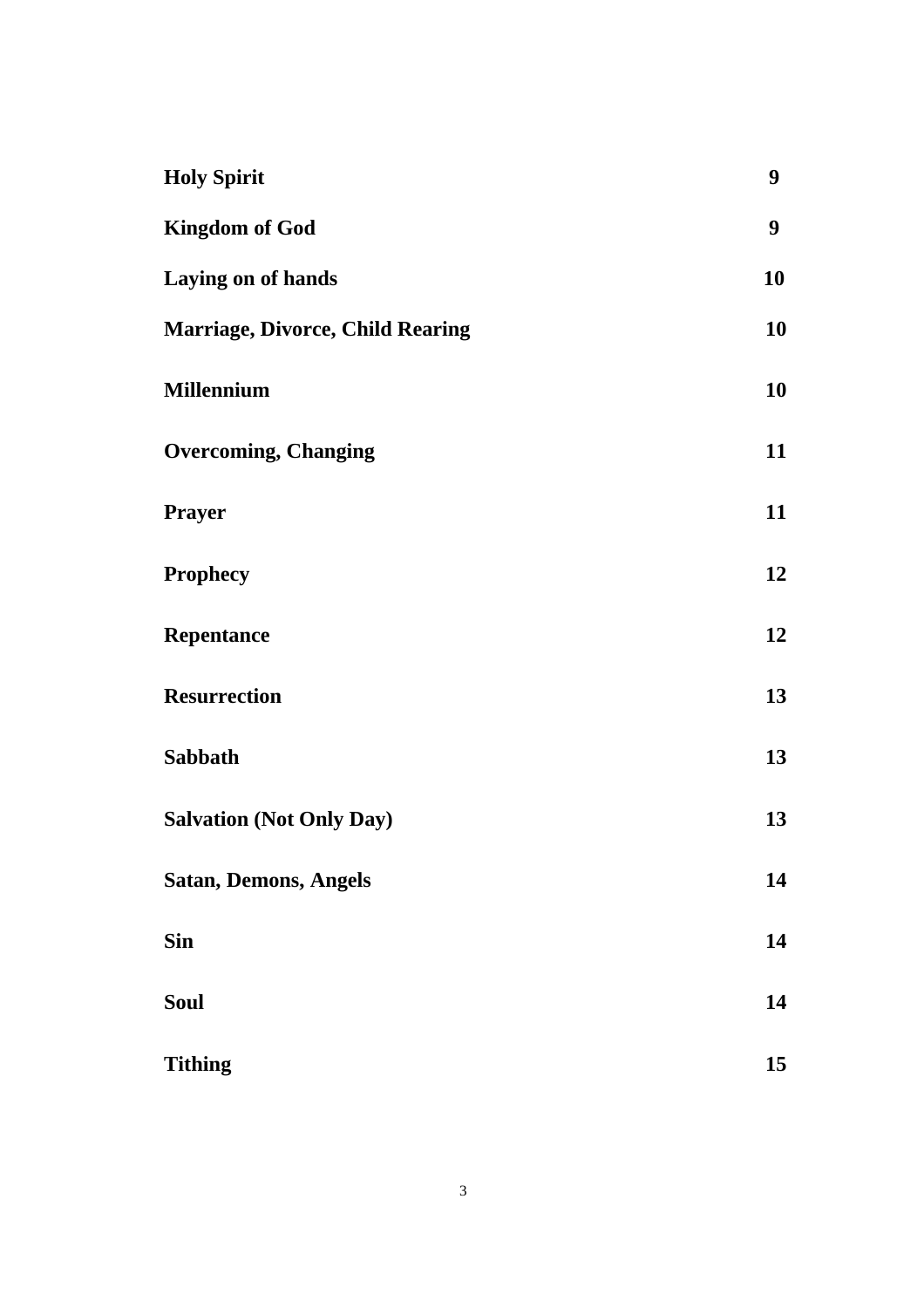**Trails 15**

#### **Addendum On God's Government 16**

#### **BAPTISM**

**WHAT IS BAPTISM:** Rom. 6:3-7; Gal. 2:20; Col. 2:12

**WHEN BAPTISM — PREREQUISITES:** Acts 2:38; Acts 2:39; Acts 2:41; Acts 8:36-38; Acts 10:4-6; Acts 13:24; Acts 16:31-35; Acts 19:4; Acts 20:21; Acts 22:16; Mark 1; Luke 3:3 **COUNTING THE COST:** Luke 9:23-25; Luke 14; Luke 22:42; Acts 5:29; Acts 5:32; Rom. 12:1-2; I Cor. 6:19-20; Eph. 5:22 **WHY BAPTISM — TO RECEIVE SPIRIT:** Matt. 3:1; Acts 1:5; Acts 2:38; Acts 8:12-17; Acts 11:15; Acts 19:1-6; Rom 8:9; Rom. 14-17; Gal. 2:20; II Pet. 1:1-10

**WHY — TO WASH AWAY SIN:** Luke 3:3; Luke 24:47; Acts 3:19; Acts 5:31-32; Acts 22:16 **WHY — A PART OF SALVATION:** Mark 16:15-16; Acts 10:43; Rom. 5:1-10; Rom. 6 **ITS COMMANDED:** Acts 2:38; Acts 3:19; Acts 10:48

**HOW — TOTAL IMMERSION IN WATER:** Matt. 3:13-17; Luke 3:16; Acts 1:5; Acts 8:36- 38; Acts 10:46-48; Acts 11:16; Acts 19:1-6

- **HOW INTO CHRIST:** Matt. 18:19-20;
- Matt. 28:19; Acts 10:48; Rom. 6:3

**BAPTIZED BY WHOM:** Jn. 3:22; Jn 4:2; Acts 2; Acts 8:5-6; Acts 8:26-33; I Cor. 1:13-17

#### **BORN AGAIN**

**WE AREN'T NOW:** Rom. 7:14-25; Rom. 8:18-19; Heb. 1:2; I Jn 1:8-10; I Jn. 3:9; I Jn. 2 **NOW WE ARE BEGOTTEN:** I Cor. 4:15; Heb. 1:5 **SHOULD READ "BEGOTTEN":** I Jn. 2:29; I Jn. 3:9; I Jn. 4:7; I Jn. 5:1-4, 18 **WE NEED TO BE BORN AGAIN:** Jn. 3:5-8 **STATE THEN:** Jn. 4:24; I Jn. 3:1-2 **CHRIST IS THE FIRST BORN:** Rom. 1:4; Rom. 8:29; Col. 1:15-18 **HOW BORN AGAIN:** Rom. 1:4 **WHEN:** I Cor. 15; Phil. 3:20-29

#### **CHRISTIAN, WHAT IS**

**FIRST CALLED CHRISTIAN:** Acts 11:26 **WHAT IS NOT:** Matt. 7:21; Luke 6:46; Rom. 8:9; James 2:19; I Jn. 2:4 **WHAT IS:** Rom. 8:14 **FOLLOW CHRIST:** I Pet. 2:21-22; I Jn. 2:6 **HOW TO BECOME:** Matt. 4:4; Matt. 19:16-17; Acts 2:38; Acts 3:19; Acts 5:32 **WAY OF LIFE:** Acts 19:9; Acts 22:4; Heb. 3:1; Heb 4:14 **CHRIST IN YOU:** Gal. 2:20 **FRUITS — A DESCRIPTION:** Matt. 5:1-10; Luke 22:39-42; Gal. 5:22-23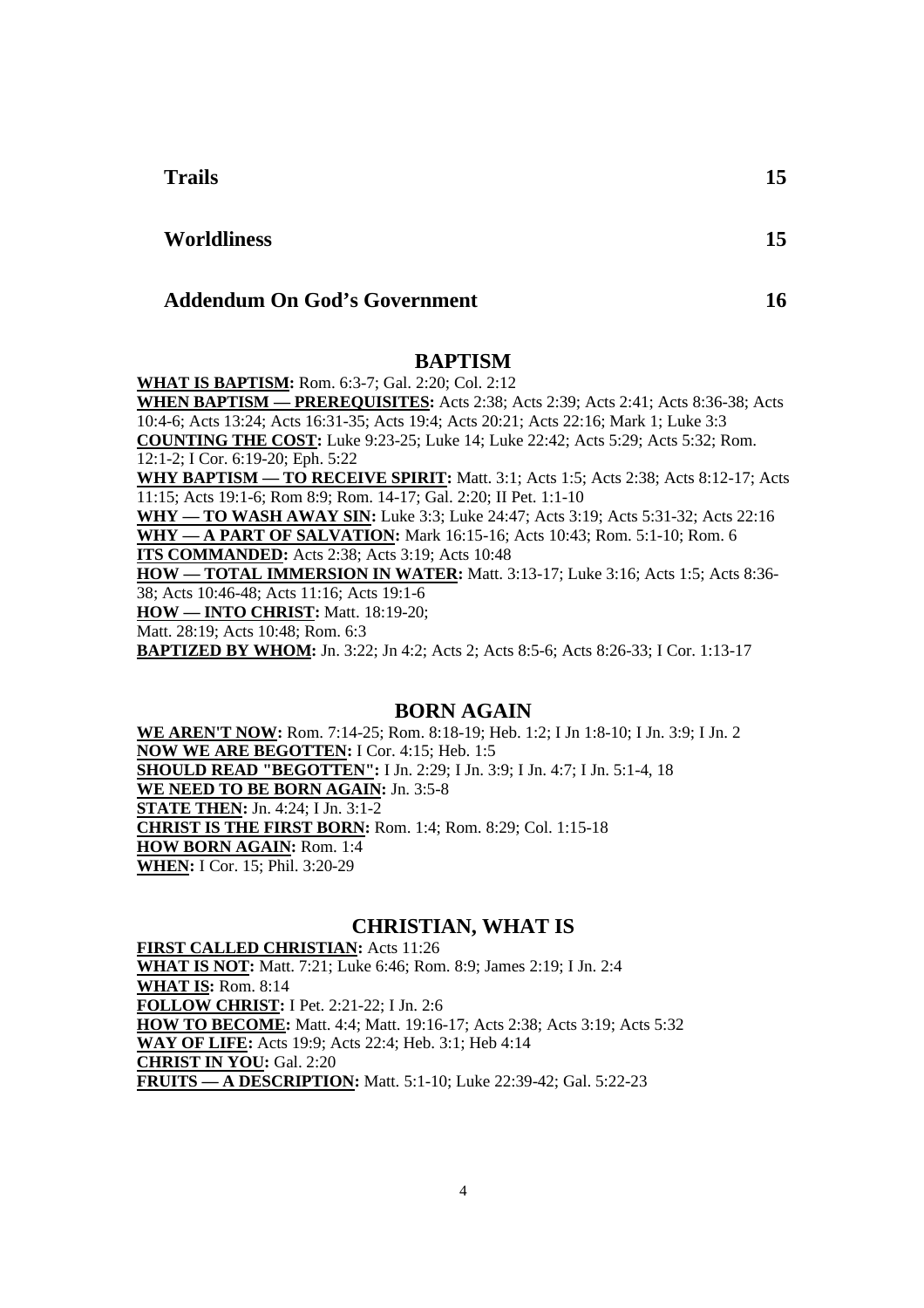### **CHURCH — CIVIL GOVERNMENT**

**CHURCH GOVERNMENT:** Luke 6:12-13; Acts 1:22-26; I Cor. 11:1-3; I Cor. 12; Eph. 4:11- 12; Eph. 5; Col. 1:18-29; I Tim. 3; Titus 1; I Pet. 5:1-3 **CHRIST THE HEAD:** Matt. 4:19; Matt. 16:18; Jn. 15:16; Eph. 1:22; Eph. 2:19-20; Eph. 5:23; Col. 1:16 **AUTHORITY:** Rom. 1:1-5; I Cor. 1:1; I Cor. 9:3-4; II Cor. 1:1 **OUR LIFE NOT OUR OWN:** Rom. 14:7-8; I Cor. 6:19-20 **EXAMPLES:** Num. 12; Num. 16; Acts 10; Acts 15; Acts 19:11-12; I Cor. 5:1-5 **GOVERNMENT AUTHORITY:** I Sam. 26:9; Dan. 2:21; Dan. 4:17; Eccl. 10:20; Jn. 19:10-11; Rom. 13:1-3; I Tim. 2:1-3; Titus 3:1-2; I Pet. 2:13-14 **OBEY, SUBMIT:** Matt. 23:2-4; Acts 4:19; Acts 5:40 **TAXES:** Matt. 17:24-27

#### **CHURCH NAME**

Jn. 17:11-12; Acts 20:28; I Cor. 1:2; I Cor. 10:32; I Cor. 11:16, 22; I Cor. 15:9; II Cor. 1:1; Gal. 1:13; I Thes. 2:14; II Thes. 1:4; I Tim. 3:5,15

#### **COMMANDMENTS, LAW — OBEDIENCE**

**KEEP THE COMMANDMENTS:** Lev. 22:31; Ps. 103:18; Ps. 111:10; Eccl. 12:13; Ezek. 37:24; Matt. 5:17-20; Matt. 7:21; Matt. 19:16-18; Matt. 22:37-39; Luke 1:16; Luke 6:46; Jn. 13:34-36; Jn. 15:10, 14-21; Acts 5:29-32; Rom. 3:31; Rom. 6:1-2, 16; Rom. 13:8; I Cor. 7:19; James 1:22-23; James 2:8-12; I Pet. 1:16; I Jn. 2:3-6; I Jn. 3:22; I Jn. 5:2-3; II Jn. 5-6; Rev. 12:17; Rev. 14:12

**IF SO, THE RESULTS:** Lev. 26; Deut. 11:27-28; Deut. 28; Ps. 111:10; Ps. 119:172; Jn. 15:10; Rom. 10:5; Rom. 13:10; Heb. 5:9

**IF NOT, THE PENALTY:** Deut. 28; Rom. 6:23; Gal. 6:7; Heb. 10:26-31

**PURPOSE:** Rom. 3:20; Rom. 7:7

**GOOD:** Ps. 119; Rom. 7:7; I Tim. 1:5-6; James 1:25

**CHRIST TO MAGNIFY:** Isa. 42:21; Matt. 5:17-20; Rom. 10:2-4

**IN OUR HEARTS:** Jer. 31:33; Heb. 8:10; Heb. 10:16

**BEFORE MOSES:** Gen. 2:16; Gen. 4:7; Gen. 6:1-3, 5; Gen. 20:1-8; Gen. 26:5; Gen. 35:1-4; Gen. 39:7; Ex. 16; Lev. 16:5, 21, 27; Rom. 3:20; Rom. 4:15; Rom. 5:12-13

#### **COVENANT — OLD, NEW**

**OLD COVENANT — WHAT IS IT? MARRIAGE AGREEMENT:** Ex. 19:5-8; Ex. 24:7; Jer. 31:32; Ezek. 16:8 **TERMS — PEOPLE:** Ex. 19:5-8; Ex. 24:3-8; Ex. 34:12-17; Jer. 7:22-23 GOD: Lev. 26; Deut. 7:9; Deut. 28 **TEN COMMANDMENTS:** Ex. 20; Deut. 5; Deut. 9:9-11 **PROMISES — CURSES:** Deut. 28; Ex. 19; Lev. 26; Num. 25:13 **FOR WHOM:** Rom. 9:4 **ISRAEL BROKE:** Deut. 29:25-29; Jer. 3:8; Jer. 11:10; Jer. 31:32; Hosea 8:1 **SACRIFICES ADDED BECAUSE OF TRANSGRESSIONS:** Jer. 7:22-23; Gal. 3:19 **NEED FOR NEW:** Deut. 5:29; Heb. 8-9; Rom. 8:3 **HOW FAULT TO BE CORRECTED:** Heb. 8:6-10; Jer. 31:33; Rom. 5:5; II Cor. 3:3 **NEW COVENANT: WHAT IS IT? MARRIAGE AGREEMENT:** Eph. 5:22-23, especially 32; II Cor. 11:2; Rev. 19:7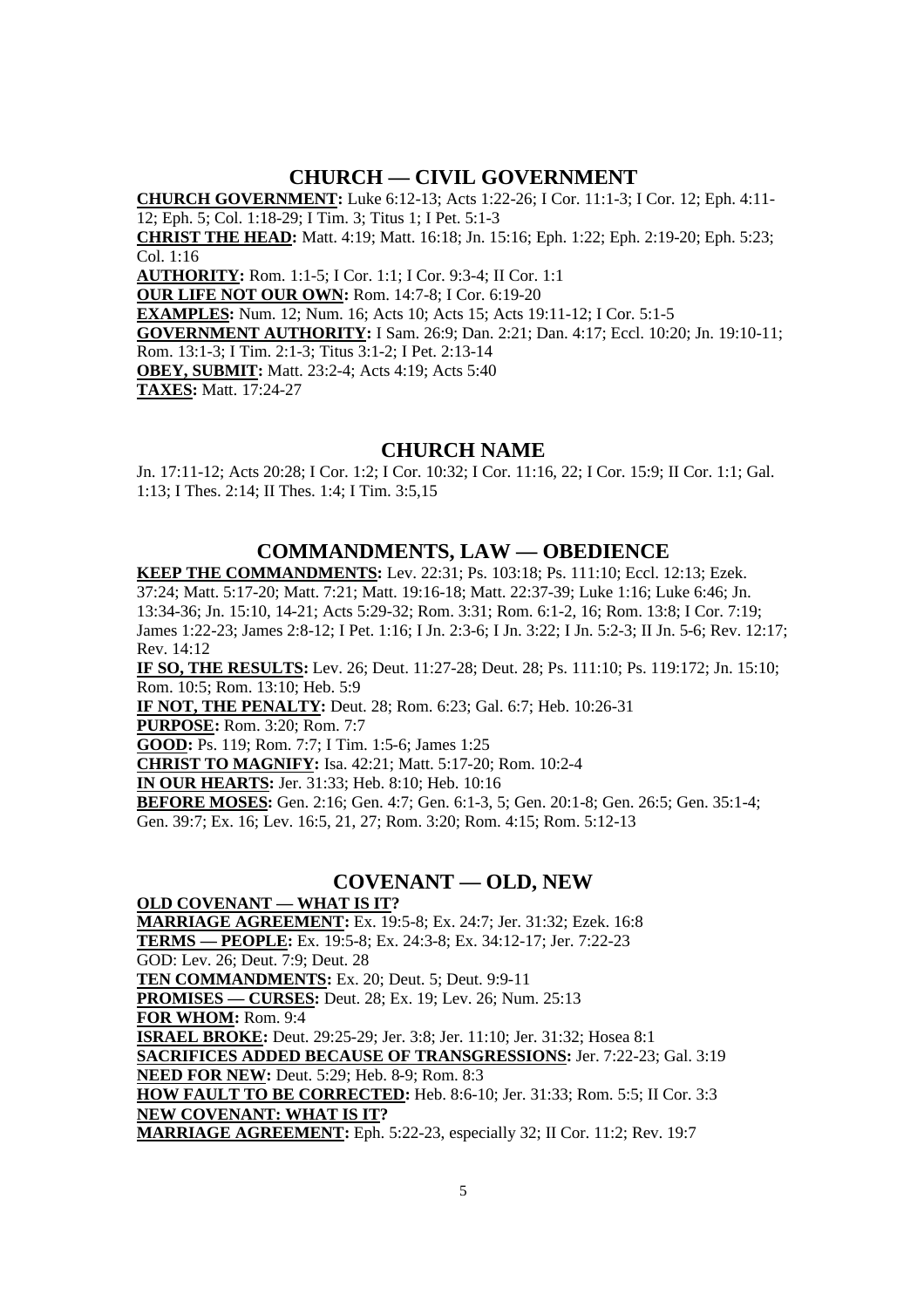**TERMS — PEOPLE, GOD:** Ezek. 36:25-27; Heb. 8

**PROMISES — ETERNAL — PRIESTHOOD:** I Pet. 2:9

**CONFIRMED BY CHRIST:** Dan. 9:27; Mal. 3:1; Heb. 12:24

**TESTAMENT:** Heb. 9:19-21

**NOT YET COMPLETED:** Dan. 9:27; Heb. 8:10; Jer. 31:31-34

**FOR WHOM:** Eph. 2:11-13, 19; Gal. 3:29; Rom. 11:17-18

**DIFFERENCES — MINISTRATION OF DEATH:** II Cor. 3:6-7; Ex. 21:23-24; Heb. 8-9; Gal. 3-4

# **FAITH**

**WHAT?:** Heb 11:1; James 2:14-26 **WHY NEED IT? FOR SALVATION AND JUSTIFICATION:** Rom. 5:1-2; Rom. 3:28; Gal. 2:16; Gal 3:24

**SALVATION:** Luke 7:50; Acts 20:21; Gal. 3:22-26; Gal. 5:5; Eph. 2:8; Phil. 3:9; II Tim. 3:15; I Cor. 13:2-13; Heb. 4:2; Heb. 6:1; I Pet. 1:5

**WE ARE TO LIVE IT:** Hab. 2:4; Jn. 20:27; Rom. 1:17; Rom. 4:19-20; Rom. 4:22-23; II Cor. 3:7; II Cor. 5:7; Gal. 3:7-11; I Thes. 5:8; I Tim. 6:11-12; II Tim. 2:22

**IMPORTANT:** Mark 11:22; Luke 17:5-6; Luke 22:32; Acts. 26:8; Rom. 4:15-16; I Cor. 2:5; I Cor. 15:14-17; I Thes. 1:5-10; II Thes. 1:3; II Pet. 1:5; **James 2:13; Rev. 13:10; Rev. 14:12 HEALING:** James 5:14-15; Matt. 9:29

**HOW TO GET IT, KNOW GOD'S WILL:** Eph. 5:17; Rom. 10:17

**GIFT, FRUIT OF SPIRIT:** Rom. 12:3, 6; I Cor. 12:9; II Cor. 4:13; Gal. 5:22; Eph. 2:8; Eph. 3:17; Eph. 5:14-15

**OLD TESTAMENT EXAMPLES:** Heb. 11; Dan. 3; Rom. 4:18-22; Gen. 6-7; II Chron. 20 **NEW TESTAMENT (HEALING):** Matt. 8:7-10; Matt. 15:28; Mark 5:25-34; Matt. 9:22; Luke 8:48; Luke 17:19; Acts 14:9; Matt. 14:25-31; Heb. 12:1-4; Acts 11:24; Rom. 1:8; Eph. 1:15; Col.  $1.4$ 

**UNBELIEF:** Matt. 13:58; Matt. 17:17; Luke 18:8; Ps. 78:5, 20-22

# **FASTING (SPIRITUAL) STUDY**

**WHAT:** Ex. 34:28

**COMMANDED:** Lev. 23:27, 29; Matt. 6:16-18; Matt. 9:15; Mark 2:20; Luke 5:33-35 **WHY:** Isa. 58:3-9; Ps. 35:13; Ps. 69:10; Dan. 9:3; Matt. 17:21 **HOW:** Matt. 6:16-18; Isa. 58:3-4 **HOW NOT: Luke 18:12 EXAMPLES:** Judges 20:26; I Kings 21:27; I Sam. 7:6; I Kings 19:8; II Sam. 12:16-23; Neh. 1:4; Ps. 109:24; Matt. 4:2; Luke 2:37; Acts 17:11; Acts 13:2-3; Ex. 34:28 **STUDY:** I Cor. 4:16; II Tim. 2:15; Acts 17:11; Acts 18:24

# **GOSPEL**

#### **WHAT IS IT? KINGDOM OF GOD:** Mark 1:14-15; Matt. 4:23; Matt 9:35 **GOD SPELLS: (GOOD NEWS): GOSPEL OF CHRIST — KINGDOM:** Jn. 12:49-50; Jn.

14:24; Mark 1:1; Rom. 15:16; I Tim. 1:11

**KINGDOM OF GOD PREACHED:** Luke 9:1-2; Luke 16:16; Matt. 24:14; Acts 8:12; Acts 20:21-25; Acts 28:30-31

**GOSPEL PREACHED:** Mark 16:15-16; Mark 13:10; Acts 15:7; Phil. 2:22; Phil. 4:3; I Thes. 2:2; Matt. 24:14; Matt. 26:13; Mark 14:8; Luke 7:27; Luke 9:6; Acts 8:25; Acts 14:7, 21; Acts 16:10; Rom. 1:15-16; Rom. 10:15; I Cor. 1:17; I Cor. 9:14-18; II Cor. 10:14; II Cor. 11:7; I Pet. 1:12-25; I Pet. 4:6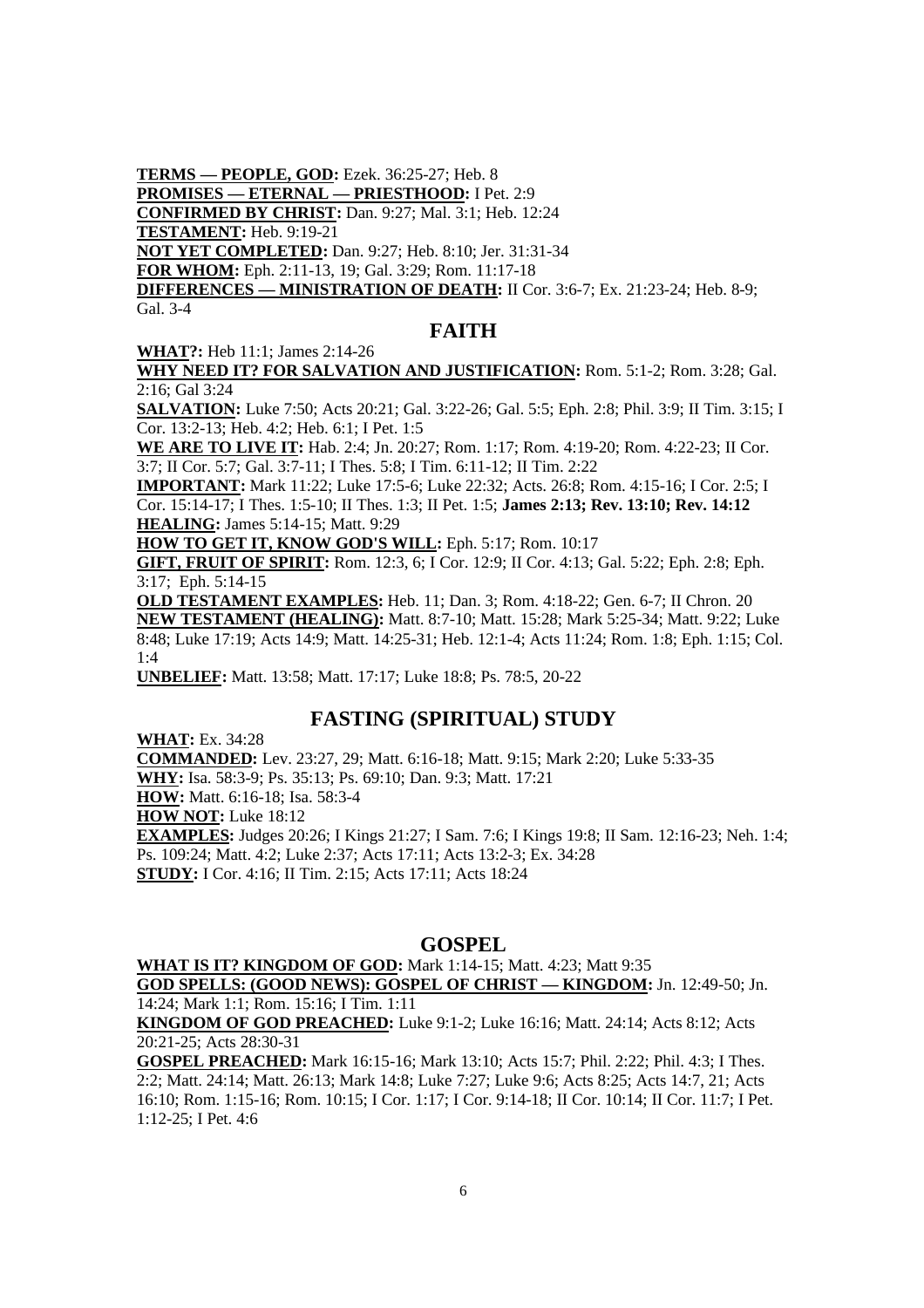**OBEY:** Rom. 10:16; II Thes. 1:8; I Pet. 4:17 **HOW MANY:** Gal. 1:8-9

#### **GRACE, LAW**

**WHAT IS IT? UNDESERVED PARDON:** Rom. 3:6; Ps. 51:1-2; Gal. 5; Eph. 1:6-7; Eph. 4:7; II Tim. 1:9; Titus 3:7; I Pet. 1:10, 13

**TERMS:** Rom. 11:5-6; Rom. 12:6; Rom. 15:15; I Cor. 10; I Cor. 10:30; II Cor. 8:7

**MERCY OF GOD:** Ga. 2:21; Eph. 3:2, 7; II Cor. 9:14; Col. 1:6; I Pet. 4:10

**SAVED BY GRACE:** Eph. 2:8-10; John 1:17; Rom. 3:6; Acts 15:11; Titus 2:11

**DOESN'T ABOLISH LAW:** Ps. 119:92; Rom. 7:12; James 2:8-10; Rev. 12:17

**STILL SIN:** Rom. 5:15; Luke 13:3, 5; Acts 3:19; Rom. 4:15

**WORKS STILL NEEDED:** Eph. 2:8-10; Rom. 3:6; James 2:20, 26; II Cor. 9:8; I Jn. 2:3-4 **NOT LICENSE:** Jude 3, 4, 8

**UNDER LAW:** I Cor. 9:20, 21; Gal. 3:22-25; Rom. 3:6

#### **HEALING**

**GOD DOES HEAL:** Ps. 103:2-3; James 5:14-15; Ex. 23:24-25; Deut. 32:39; Isa. 6:10; Isa. 53:5; Isa. 57:18-19; Jer. 30:17; Eccl. 3:3; Matt. 9:35; Matt. 10:1, 8; Matt 11:5; Matt. 13:15; Mark 3:15; Mark 16:17-18; Luke 9:1-2; Luke 10:9; Acts 28:27; I Cor. 12:9; I Cor. 12:28-30; I Pet. 2:24 **IT IS GOD'S WILL:** Luke 5:11-13; Matt. 8:3; Heb. 13:8

**WHAT IS IT? FORGIVENESS OF SIN:** Matt. 9:2-8; Mark 2:3-12; Luke 5:18-26

**HOW? BY WHAT?: (CHRIST'S SACRIFICE)**: Isa. 53:5; Matt. 8:16-17; Matt. 5:23-29; I Cor. 11:27-30; I Pet. 2:24

**HOW? (ANOINTING):** James 5:14-15; Acts 28:8-9; Mark 5:23-29; Mark 6:13; Luke 13:13-14 **SIN NO MORE:** Jn. 5:14

**PREREQUISITES (FAITH):** Matt. 9:29; Mark 5:20-34; Luke 7:7-9; Luke 8:48-50; Luke 18:42; Acts 14:8-10; James 5:14-15

ASK: I Jn. 3:22

**EXAMPLES OF OLD TESTAMENT:** Gen. 20:17: Ex. 15:23-26: I Sam. 6:3: II Kings 1: II Kings 5; II Kings 20; II Chron. 16:12-14; II Chron. 30:20; Ps. 30:2; Ps.. 107:20; Jer. 17:14 **EXAMPLES IN CHRIST'S TIME:** Matt. 4:23-25; Matt. 8:6-13; Matt. 9:2-8; Matt. 9:20-35;

Matt. 12:15-16; Matt. 14:14; Luke 7:21-22; Luke 9:1-2, 6; Luke 13:11-16; Luke 17:15-19; Luke 22:50-51; Jn. 5:13

**EXAMPLES OF APOSTLES:** Acts 3:1-16; Acts 4:9-14; Acts 5:15-16, 22, 30; Acts 8:7; Acts 9:33-41; Acts 14:9-10; Acts 8:5-7; Acts 19:11-12; Acts 28:1-9; James 5:14-15

**MAY ASK THREE TIMES:** II Cor. 12:7-10

**ALL WEREN'T HEALED IMMEDIATELY:** II Tim. 4:20

**EXTRA REFERENCES:** Ps. 67:2; Jer. 8:15; Matt. 13:58; Luke 6:10

#### **HELL**

**WHAT:** Mark 9:43-48; Matt. 10:28; Matt. 23:33; Rev. 20:13-15; Rev. 21:8 **THREE WORDS:**

**SHEOL (HEBREW) OLD TESTAMENT "GRAVE":** Gen. 37:35; Gen. 42:38; I Sam. 2:6; Job 14:13

**HELL:** Deut. 32:22; II Sam. 22:6; Job 11:8; Job 26:6; Ps. 18:5; Ps. 9:17; Ps. 16:10; Ps. 55:15; Ps. 86:13; Ps. 116:3; Ps. 139:8; Prov. 5:5; Prov. 7:27; Prov. 9:18; Prov. 15:24; Prov. 27:20-27; Isa.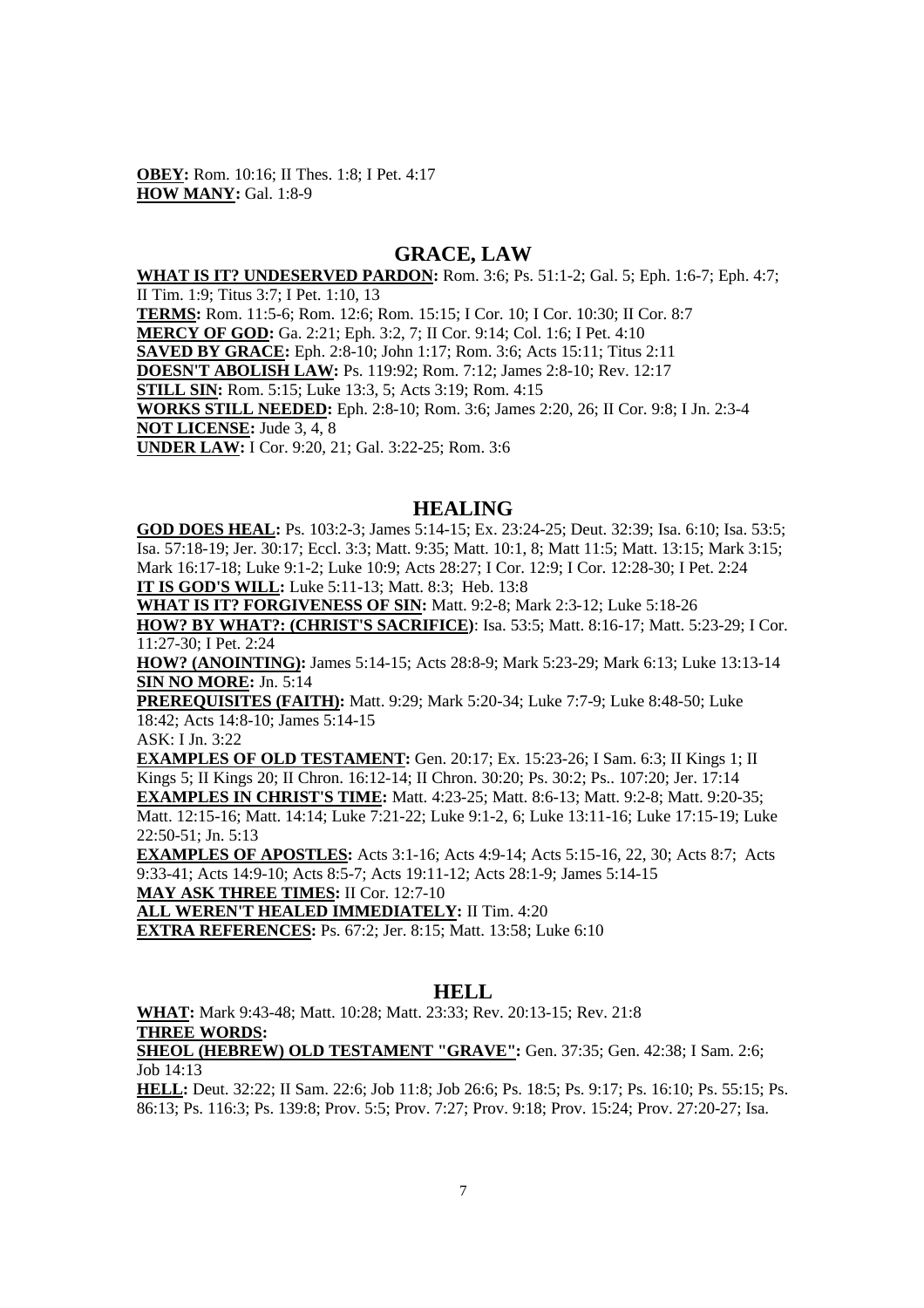5:14; Isa. 14:9; Isa. 23:14; Isa. 28:15; Isa. 57:9; Ezek. 31:16-17; Ezek. 32:21-27; Amos 9:2; Jonah 2:2; Hab. 2:5

**NEW TESTAMENT: HADES "GRAVE":** Acts 2:27, 31; Matt. 11:23; Matt. 16:18; Luke 10:15; Luke 16:23; Rev. 1:18; Rev. 6:8; Rev. 20:13-14

**TARTAROS (RESTRAINT OF FALLEN ANGELS):** II Pet. 2:4; Jude 6

**GEHENNA (REPRESENTS VALLEY OF HINNOM):** Neh. 11:30; II Kings 23:10; Jer. 19:6; Matt. 5:22, 29, 30; Matt. 10:28; Matt. 13:30; Matt. 18:9; Matt. 23:15, 33; Mark 9:47; Luke 12:5; James 3:6

**WICKED CONSUMED:** Mal. 4:1-3; Ps. 37:9, 12, 22, 29; Ps. 104:35; Obadiah 16; Isa. 66:24; Rom. 6:23; Jude 7

**FIRE NOT QUENCHED:** Jer. 17:27; Jer. 52:13; Mal. 4:1-3; Mark 9:43-45, 47-48; II Pet. 3:10, 13; Jude 7; Rev. 14:9-14; Rev. 19:20; Rev. 20:8, 13-15; Rev. 21:8

**JUDGMENT:** I Sam. 2:6; Jn. 5:28-29; Jn. 12:48; Heb. 9:27; Heb. 10:26-27; II Pet. 2:9; Rev. 20:13

**WAGES OF SIN (DEATH):** Matt. 7:17-18, 23; Luke 13:3; Rom. 6:23; Heb. 10:26-27

**AFTER DEATH:** Ps. 6:5; Ps. 146:4; Eccl. 3:19-20; Eccl. 9:10

**WORM DIETH NOT:** Isa. 66:24; Mark 9:44-48

#### **HOLY DAYS**

**COMMAND OLD TESTAMENT:** Lev. 23; Deut 16; Num. 28-29; Ex. 34:18-27

**COMMAND NEW TESTAMENT:** Jn. 7:37; Luke 2:41-43; Mark 14; Matt 26; Luke 22; Jn. 13; Acts 12:3-4; Acts 18:21; Acts 20:16; Acts 27:9; I Cor. 5:7-8

**FUTURE:** Zech. 14:16-19

**HOW? OFFERING:** Deut. 16:16-17; Ex 23:14-18; Ex. 34:23

**NO SACRIFICES TODAY:** Jer. 7:22-23; Ps. 51:16-17; I Sam. 15:22; Gal. 3:19; Ex. 40:17 **PASSOVER (CHRIST'S SACRIFICE):**

**OLD TESTAMENT:** Ex. 12:1-10; Ex. 13:1-10; Ex. 34:20; Lev. 23:4-5; Num. 28:16; Num. 33:3; Num. 9:2-14; II Kings 23:21-23; Ezek. 45:18; II Chron. 30:1-5

**NEW TESTAMENT (SACRIFICES, NEW SYMBOLS):** Matt. 26:26; Mark 14:22-24; Luke 22:19-20; Jn. 13:1-5; I Cor. 11:20-34; Jn. 6:53-55

**WHO?:** Ex. 12:43-44; Rom 2:28-29; Gal. 3:27-29

**DAYS OF UNLEAVENED BREAD:**

**PUTTING SIN OUT:** Ex. 12:1-10; Ex. 13:1-10; Ex. 23:14-15; Ex. 34:18; Num. 28:17-25; Lev.  $23$ 

Deut. 16:3-8; Ezra 6:22; II Chron. 8:13; II Chron. 30:13-27; Ezek. 45:21-23; Matt. 26:17; Mark 14:12; Luke 22:1; Acts 12:3; Acts 20:6; I Cor. 5:2-8

**LEAVEN IN SIN:** Luke 12:1; Matt. 16:6, 11-12

**PENTECOST:** Ex. 23:16; Ex. 34:22; Lev. 23:9-22; Num. 28:26-30; Deut. 16:9-12; II Chron. 8:13; Acts 2:1; Acts 20:16; I Cor. 16:8

**CHRIST — WAVE SHEAF:** Jn. 20:17; Matt. 28:9; I Cor. 15:20, 23; Rom. 8:29; Col. 1:15, 18 **WE — THE FIRST FRUITS:** James 1:18; Rom. 8:23; Rom. 11:26; Isa. 11:11; Isa. 66:15-19; I Cor. 15:22-23

**A DAY OF SALVATION:** Isa. 49:8; II Cor. 6:2; Rom. 11; I Tim. 2:4-6

**COMING OF HOLY SPIRIT:** (See Holy Spirit)

**TRUMPETS:** Lev. 23:23-25; Num. 29:1; Neh. 8:2-9, 12

**ALARM OF WAR:** Jer. 4:19-21; Num. 10:8; Ezek. 33:2-7; Rev. 7; Joel 2:1-2

**SECOND COMING OF CHRIST:** I Thes. 4:14-17; I Cor. 15; Rev. 11:15-19; Isa. 27:13; Zech. 14:4-5

**HOW:** Acts 1:9-10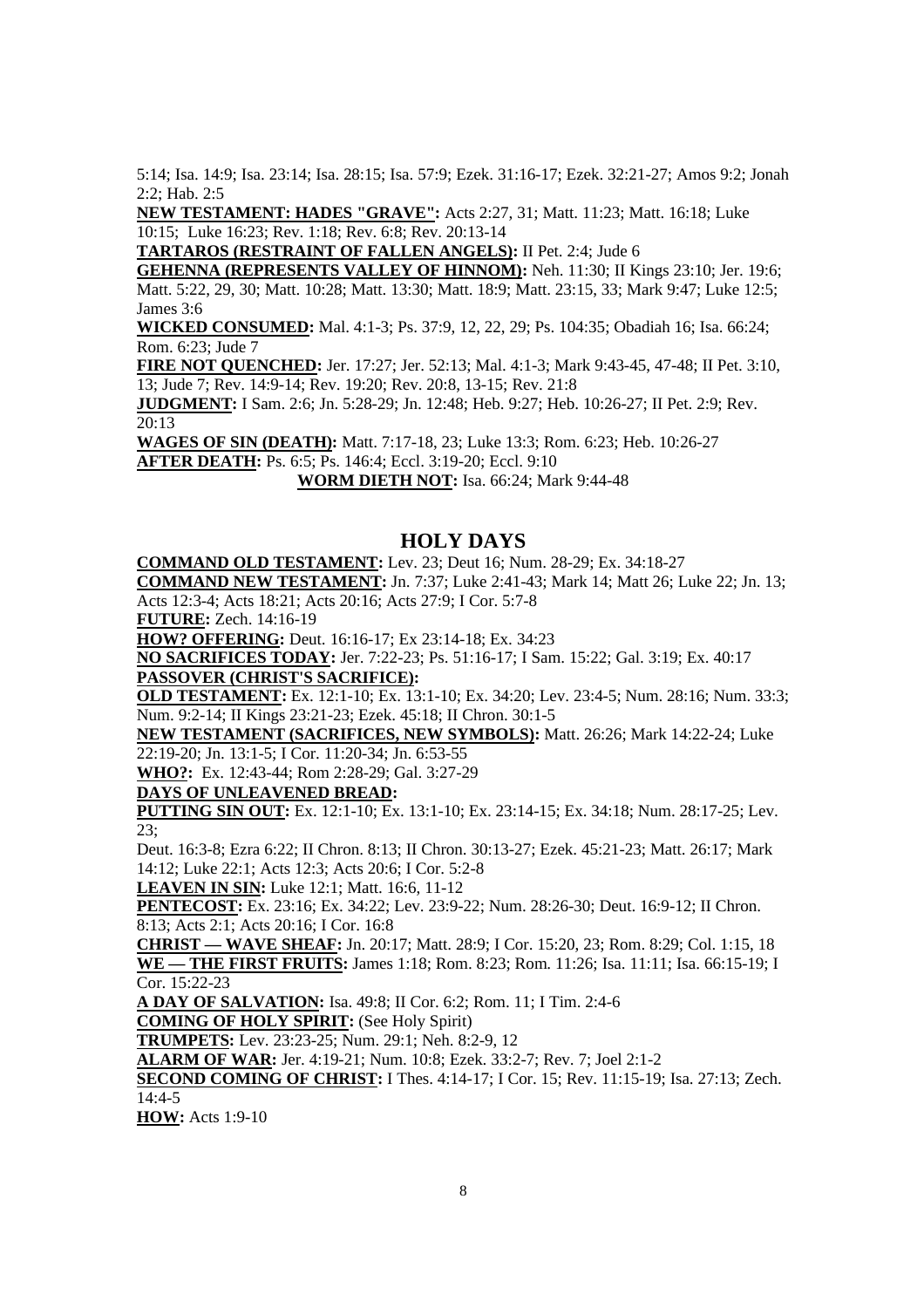**ATONEMENT:** Lev. 23:26-32; Lev. 16; Num. 29:7; Ps. 81:1-4; Acts 27:9 **BINDING OF SATAN:** Rev. 20:1-10; Zech. 13:2

**ATONEMENT WITH GOD:** Isa. 11:9; Zech. 14

**TABERNACLES:** Ex. 23:16; Ex. 34:22; Lev. 23:33-44; Deut. 16:13-17; Num. 28:12; I Kings 12:19-33; Neh. 8:11-18; Hosea 12:9; Jn. 7:2, 14; Acts 18:21; II Chron. 8:13; Ezek. 45:25; (See Millennium) Zech 14:16-19

**LAST GREAT DAY:** Lev. 23:39; Num. 29:35; Jn. 7:37

**MEANING OF 100 YEAR PERIOD:** Rev. 20:5-12; Ezek. 37; Isa. 65:17-25

**EVERYONE TO BE SAVED:** Rom. 11; Rev. 21:1-4; I Tim. 2:3-4

#### **HOLY SPIRIT**

**WHY NEED IT?:** Eph. 3:18; Eph. 6:8; James 2:26; I Cor. 6:11; Jn. 8:28; Rom. 6:23-24; Jn.

5:30; Jn. 14:10; Rom. 8:9-17; I Jn. 5:11-12; I Cor. 12:13; Gal. 2:20

**WHAT? (POWER):** Gen. 1:2; Matt. 12:28; Phil. 4:13; II Pet. 1:4; Ps. 89:7-8; Rom. 15:13-14; Acts 1:4-8; Acts 2; Acts 3:12

**DESCRIPTION (HOW DOES IT WORK?):** Jn. 4:10; I Cor. 12

**ONE SPIRIT:** I Cor. 12; Eph. 4:4, 30; I Sam. 10:6-10; I Jn. 4:1-8; Rom. 8:5-17; I Cor. 6:11 **TRUTH PRODUCES CHANGES, LEADS TO SALVATION:** Gal. 3:17-24; Eph. 1:14; Eph. 5:22-23; Phil. 1:19; Rom. 12:1-2; I Cor. 2:11-14

**CHRIST IN US:** Gal. 2:20; I Cor. 3:16; Jn. 14:17; II Pet. 1:3-4; Col. 1:27; Ga. 4:19; I Cor. 2:16; I Cor. 6:20; II Cor. 3:3; James 4:5

**SPIRIT IN US:** Ezek. 36:27; Ezek. 37:14

**HOW DO WE GET IT?:** Acts 2:38; Acts 5:32; Phil. 1:19; Isa. 44:3

**RECEIVE MORE:** II Cor. 4:16; Jn. 7:37-38; Eph. 4:23

**ASK:** Luke 11:13;

**WORD OF GOD:** Gal. 3:1-5, 14

**GIFT OF GOD:** Jn. 4:10; Luke 11:13; Acts 2:38; Acts 10:45; Acts 11:17; Rom. 6:23; I Cor. 12 **WHEN DO WE GET IT:** Acts 2:38; Acts 8:17; Acts 19:1-6

**HOW MUCH DO WE GET?:** Rom. 8:23; II Cor. 4:16; II Cor. 5:5; Eph. 1:13-14

**FUTURE:** Joel 2:3, 28, 32

**FRUITS:** Matt. 7:20; Acts 4:31; Rom. 5:5; Rom.

8:6; Rom. 15:13; I Cor. 12:1-11; I Cor. 13; Gal. 5:22-23; Eph. 5:9; Phil. 4:13; I Pet. 1:22

**FLESH VERSUS SPIRIT (SANCTIFICATION):** Rom. 8:5-17; I Cor. 2:10-16; I Cor. 6:11; Gal. 5:16-18; Eph. 3:5; I Pet. 1:2; II Pet. 1:4; I Jn. 4:1-8; Jude 19

**PRODUCES CHANGE:** I Sam. 10:10; Ezek. 11:19; Ezek. 36:26-27; Rom. 2:6; I Cor. 2:11-14; I Cor. 12; II Pet. 1:4-8

**LEADS TO SALVATION:** Gen. 3:17-24; Jn. 3:5-8; Rom. 6:1-11; Rom. 8:23-26; Eph. 1:14; Eph. 2:22; Eph. 4:30; Eph. 5:5; Phil. 1:19

**BEGOTTEN NOW:** I Pet. 1:23

**HEIRS:** Rom. 8:17

**SONS OF GOD:** Rom. 8:14, 29; Gal. 3:26; Heb. 12:9; I Jn. 3:1

#### **KINGDOM OF GOD**

**WHAT IS IT? (See Gospel):** Dan. 2:44-45

**RULER: CHRIST!:** Dan. 2:44-45; Dan. 7:14; Zech. 14:9; Matt. 4:1-11; Matt. 28:18; Luke 1:31- 33; Luke 19; Rev. 11:15; Rev. 19:15-16

**SAINTS WITH HIM:** Dan. 7:18, 21; Zech. 14:5; Luke 22:30; Rev. 2:26-27; Rev. 3:21; Rev. 20:4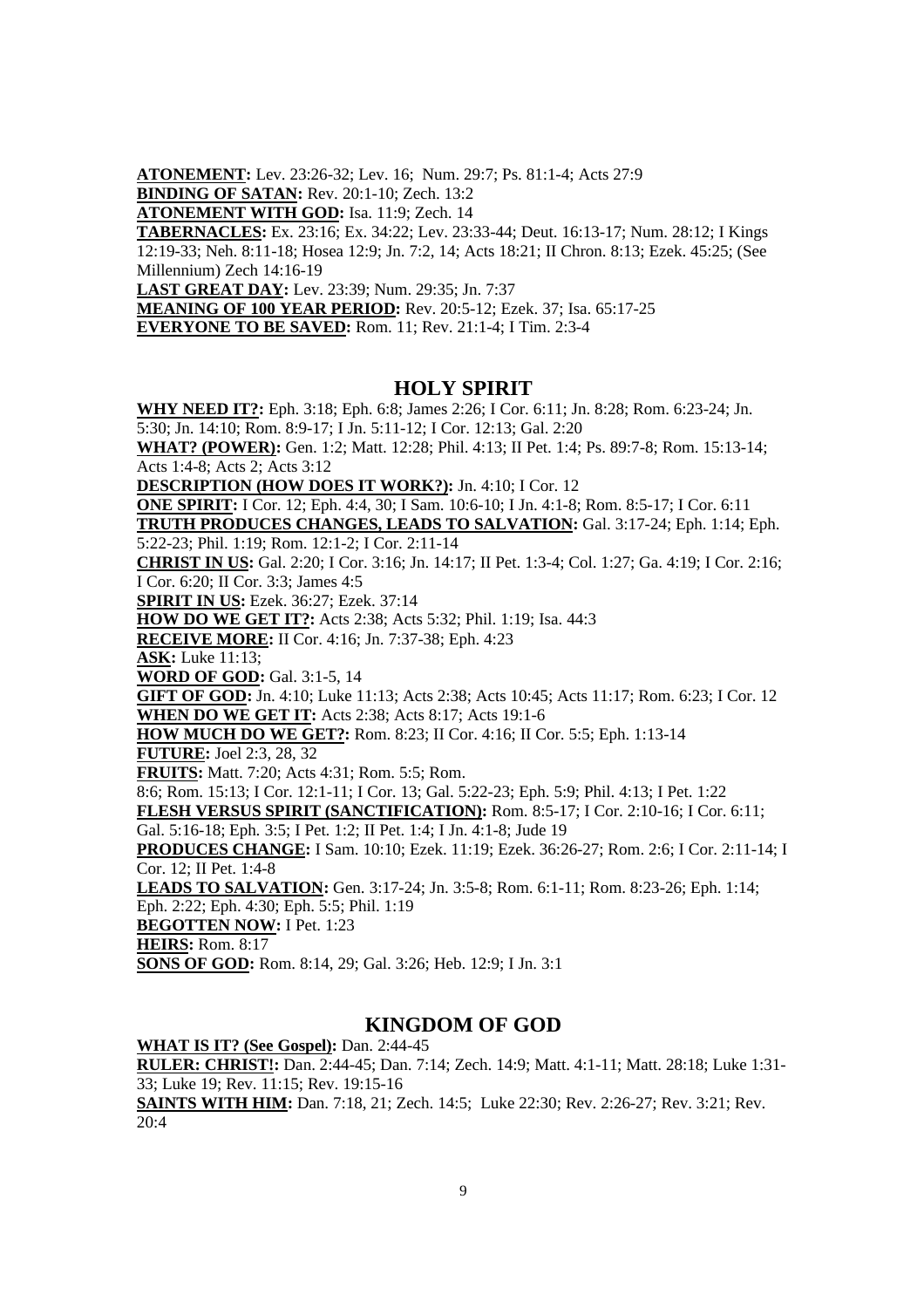**TERRITORY:** Isa. 2:2-4; Jer. 3:17; Dan. 2:35; Zech. 14:4; Micah 4:1, 2, 7; Jn. 14:3; Acts 1:10- 11; Rev. 20:4; Rev. 22:12

**CITIZENS:** Isa. 2:2-4; Isa. 24:1, 5, 6; Isa. 30:21; Dan. 12:2; Zech. 14:16-17, 19; Jn. 5:28-29 **LAWS:** Ps. 111:8; Isa. 2:2-4; Isa. 11:9; Zech. 14:17; Micah 4:1, 2, 4; James 4:12; (See Commandments)

**WHEN?:** Luke 21:25-32; Jn. 18:36-37; Acts 3:21; Rev. 12:10; Rev. 21:1

**FOR HOW LONG:** Ps. 145:12-13; Luke 1:33

**HOW CHRIST WILL RETURN:** Zech. 14:4; Matt. 16:28; Matt. 24:26-30; Luke 17:24; Acts 1:6-9

WHAT IS IT? MYSTERY: Mark 4:11; Luke 8:10

**PARABLES:** Matt. 13; Matt. 18:23-25; Matt. 20:1-16; Matt. 22:2-13; Matt. 25; Mark 4; Luke 13:18-21

**CHRIST REPRESENTED:** Matt. 12:28; Luke 17:20-21

**WHO IN KINGDOM?:** Zech. 14:5; Matt. 8:11; Luke 13:18-29

**SPIRIT:** Mark 12:25; Luke 7:28; Jn. 3:3-8; Jn. 4:24; Jn. 17:4-5; Rom. 6:4-8; Rom. 8:29; I Cor. 15:50; II Cor. 5:2; Heb. 1:2; I Jn. 3:1-2

**SONS OF GOD:** Luke 20:35-36; Rom. 1:4; Rom. 8:17-19, 29; II Cor. 3:18; Heb. 1:2

**OUR GOAL:** Matt. 6:10, 33; Mark 9:47; Mark 12:34; Luke 12:31; Luke 16:16-17; Col. 4:11; I Thes. 2:12

**DIFFICULT TO ENTER:** Matt. 7:13, 14, 21; Matt. 19:24; Matt. 21:31; Matt. 25; Mark 10:24- 25; Luke 9:27, 62; Luke 18:16-29; Acts 14:22; II Thes. 1:5

**ATTRIBUTES TO ENTER:** Matt. 5:3-10, 19; Matt. 11:12; Matt. 18:3; Mark 10:14; Luke 6:20; Rom. 14:17

**THOSE WHO WON'T:** Rom. 6:9-10; Gal. 5:21; Eph. 5:5

# **LAYING ON OF HANDS**

Heb. 6:2

**RECEIVING THE HOLY SPIRIT:** Acts 8:17-19; Acts 19:6

**ANOINTING:** Mark 5:23; Mark 6:5; Mark 16:18; Luke 4:40; Luke 13:13; Acts 28:8; James 5:14 **ORDINATION:** Acts 6:6; Acts 13:3; I Tim. 5:22

**OLD TESTAMENT SETTING APART:** Gen. 48:13-16; Num. 8:6-11; Num. 27:18-23; Deut. 34:9

**BLESSING OF CHILDREN:** Matt. 19:13; Mark 10:13-16; Luke 18:15-17

# **MARRIAGE, DIVORCE, CHILD REARING**

**WHO INSTITUTED MARRIAGE?:** Gen. 1:27; Gen. 2:18; Mark 10:6-7; Heb. 13:4 **DIVORCE:** Matt. 5:31-32; Matt. 19:3-9; Mark 10:6-12; Luke 16:18; Jn. 4:16-18; Rom. 7:2-3; I Cor. 7

**ANNULMENT:** Deut. 24:1-4; Matt. 5:31-32; Matt. 19:3-9

**ADULTERY:** Ex. 20:14; Deut. 5:18; Deut. 22:22; Jer. 3:8; Jer. 7:9; Matt. 5:27; Matt. 15:19; Matt. 19:18; Mark 7:21; Jn. 8:3-4; Rom. 2:22; Rom. 13:9; Gal. 5:19; James 2:11; II Pet. 2:14; Rev. 2:22; Rev. 9:21

**FORNICATION:** Deut. 22:13-30; Matt. 15:19; Mark 7:21; Jn. 8:41; Acts 15:20, 29; Acts 21:25; Rom. 1:29; I Cor. 5:1-10; I Cor. 6:9, 10, 18; I Cor. 7:2; II Cor. 12:21; Gal. 5:19; Eph. 5:3; Col. 3:5; I Thes. 4:3; Heb. 12:16; Jude 7; Rev. 2:21

**RESPONSIBILITIES — HUSBANDS:** Gen. 3:16; Eccl. 9:9; I Cor. 11:3-9; Col. 3:18-19; I Tim.

3:4-5; I Tim. 5:8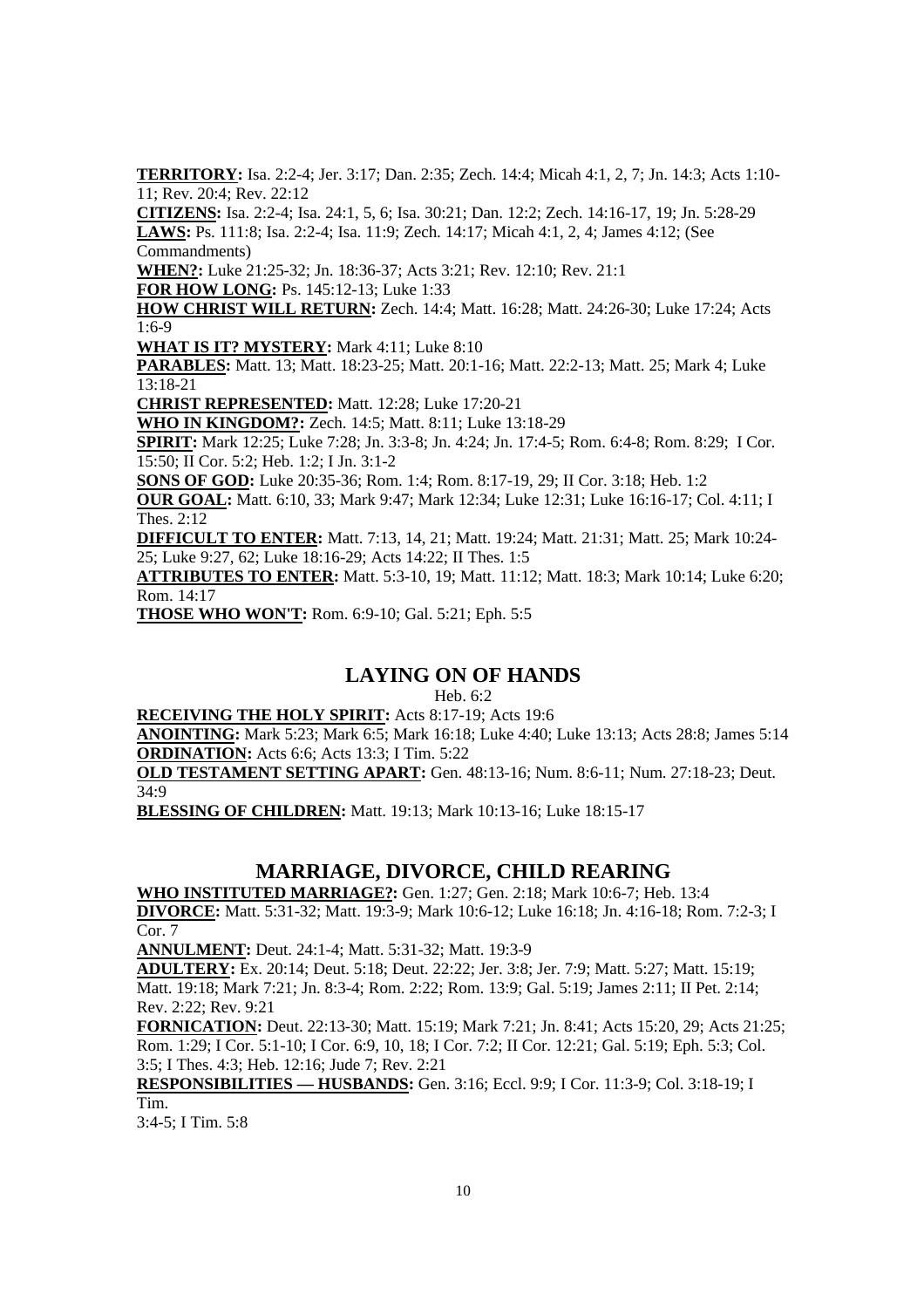**RESPONSIBILITIES — WIVES:** Prov. 21:19; Prov. 18:13, 22; Prov. 25:24; Prov. 31; Isa. 3:12; I Cor. 11:3-12; I Tim. 2:9-12; I Tim. 5:14; Titus 2:5; I Pet. 3:1-6

**CHILD REARING:** Deut. 4:6-9; Deut. 6:6-7; Deut. 11:18-19; Ps. 127:3-5; Ps. 128:1, 2, 6; Prov. 1:7-9; Prov. 13:24; Prov. 19:18; Prov. 22:6, 15; Prov. 23:13-14; Prov. 29:15; Ezek. 14:11-14; Eph. 6:1-4; Col. 3:20-21

#### **MILLENNIUM**

**WHAT:** Rev. 11:15-19; Rev. 20:1-9

**WHERE (EARTH):** Jer. 3:17; Jer. 23:5; Jer. 33:17; Dan. 2:34, 35, 44; Dan. 7:27; Isa. 2:2-3; Micah 4:1, 2, 7; Matt. 5:5; Luke 1:30, 33; Luke 22:30; Rev. 2:26-27; Rev. 5:10; Rev. 20:7-9; Zech. 14

**WHOLE WORLD TO BE CONVERTED:** Ps. 49:8; Isa. 2:3; Isa. 11:11-12; Joel 2; Rom. 11:25-26; II Cor. 6:2

**GOVERNMENT — CHRIST WILL RULE:** Ps. 2:7-9; Isa. 11:4-5, 10, 12; Isa. 40:10-11; Micah 4:7; Rev. 2:27; Rev. 11:15-25

**SAINTS WITH HIM:** Prov. 29:2; Isa. 30:20-21; Isa. 32:1; Dan. 7:13-14, 18, 22; Zech. 14:5; Luke 19:17-19; Luke 22:30; I Cor. 6:2; Rev. 1:6; Rev. 2:26-27; Rev. 3:21; Rev. 5:10; Rev. 20:4-6 **DESCRIPTION (KNOWLEDGE OF GOD):** Isa. 2:1-2; Isa. 30:20-21, 30; Isa. 11:9; Isa. 25:8; Hab. 2:14; Micah 4:1-2; Zech. 14

**PROSPERITY:** Isa. 27:6; Isa. 30:23-24; Isa. 32:14-16; Isa. 35; Hosea 2:22; Amos 9:13-14 **HAPPINESS:** Isa. 25:8; Isa. 35:10; Zech. 8

PEACE: Isa. 2:4; Isa. 32:18; Ezek. 21:25-26; Micah 4:3-7; Zech. 8 **TAME ANIMALS:** Isa. 11:6-9; Isa. 35:9; Hosea 2:18

#### **OVERCOMING, CHANGING**

**NEED TO:** Matt. 5:48; II Cor. 10:5; Eph. 4:11-13; Heb. 6:1-3; James 5:10; I Pet. 5:10; II Pet. 3:18

**IF SO:** Matt. 25; Luke 19; Rev. 2:26-27; Rev. 3:21; Rev. 21:7 **IF NOT:** Matt. 25; Luke 19; Rev. 3:14-19 **CHRIST OVERCAME:** Jn. 16:33; Heb. 4:15; Heb. 5:8; Rev. 3:21 **HOW TO RESIST SIN:** Eph. 6; Col. 3:5-8; Heb. 12; James 4:7; I Pet. 5:6-9; I Jn. 2:13-14 **GET MIND ON SPIRITUAL THINGS:** Phil. 4:8; Col. 3:1-10 **PRAY, FAST, STUDY:** Ps. 19:7; II Cor. 4:16; II Pet. 3:18 **HELP OF GOD: Phil. 4:13; Heb. 4:14-16** 

#### **PRAYER**

**ASK GOD:** Matt. 6:8; Matt. 7:7; Matt. 21:22; Luke 11:9, 13; Jn. 11:22; Jn. 15:7; James 1:5-6; James 4:2-3; I Jn. 3:22

**WHY? NEED TO GROW:** II Cor. 4:16

**COMMANDED:** Matt. 6:5; Luke 11:2; Luke 18:1; Luke 21:36; I Tim. 2:3; Rev. 5:8 **GOD WILL HEAR:** Job 33:26; Ps. 65:2; Ps. 66:19; Ps. 102:17; Prov. 15:8, 29; Jer. 29:12; Matt. 21:22; Mark 11:24-28; Luke 1:13; Heb. 5:7; I Pet. 3:12; I Jn. 3:22 **GOD WILL ANSWER:** Gen. 20:17; Ex. 32:7-14; II Kings 20:1-11; James 5:16-18

**POSITION:** I Kings 8:54; Ezra 9:5-6; Luke 18:13; Luke 22:41; Jn. 11:41; Jn. 17:1; Acts 20:36; Acts 21:5; I Tim 2:8; Heb. 11:21

**WHERE:** Matt. 6:6; Mark 1:35; Luke 5:16; Luke 6:12-13; Luke 9:18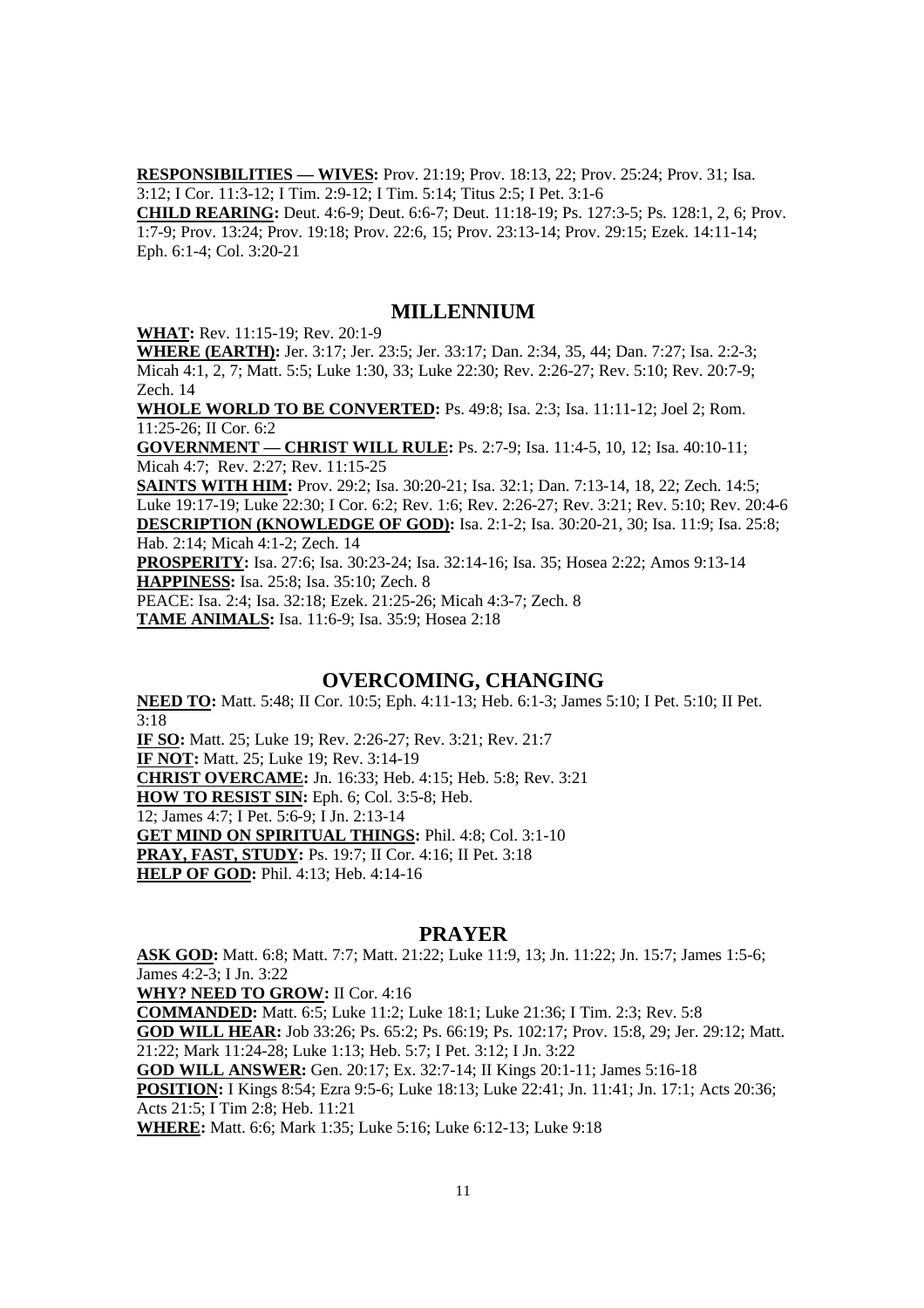**HOW OFTEN:** Ps. 5:3; Ps. 55:16-17; Ps. 88:13; Ps. 119:62, 164; Dan. 6:10; Dan. 9:4; II Cor. 4:16; Eph. 6:18; Col. 4:2; I Thes. 5:17; I Tim. 5:5 **WHAT TO PRAY FOR: Matt. 6; Luke 11 MORE MINISTERS:** Matt. 9:38; Luke 10:2; Rom. 15:30; Heb. 13:18 **OTHER BRETHREN:** Jn. 17:9-20; Rom. 1:9; Phil. 1:4-9; Col. 1:3; Col. 4:12; James 5:16 **IN AUTHORITY:** I Tim. 2:1-2 **ENEMIES:** Matt. 5:44 **ENTER NOT INTO TEMPTATION: Matt. 26:41 WISDOM:** James 1:5-6 **SIN CUT OFF:** Ps. 66:18; Prov. 28:9; Isa. 59:1-2 **FRICTION, CONFUSION CUTS OFF:** Matt. 5:24; I Cor. 14:33; I Pet. 3:7 **EXAMPLES IN OLD TESTAMENT:** Gen. 20:17; Ps. 5:2; Ps. 55:1, 17; Ps. 72:20; Ps. 88:2; Jer. 42:4 **CHRIST:** Matt. 14:23; Mark 1:35; Mark 14:32; Luke 5:16; Luke 9:28; Luke 11:1; Luke 18:10; Jn. 17:9 **APOSTLES:** Acts 10:9; Acts 12:12; Acts 14:23; Rom. 1:9; I Cor. 14:15; Eph. 1:16; Col. 1:9 **HOW NOT:** Ps. 109:7; Matt. 6:7; Matt. 23:14 **SEVEN ANSWERS: SEEK GOD'S WILL:** Jn. 5:30; Eph. 5:17; II Tim. 2:15; James 4:1-4; I Jn. 5:14-15 **BELIEVE GOD:** Rom. 4:20-21; James 1:5-7; James 2:20; James 5:14 **BE FERVENT:** Hosea 7:14; Luke 22:44; Col. 4:12; James 5:16 **FEAR AND HUMILITY:** Ps. 111:10; Isa. 66:2; Luke 18:12-13; Heb. 5:7; I Pet. 5:5 **BE PERSISTENT:** Luke 18:1-8; James 1:3 **OBEY:** Rom. 6:16; I Jn. 2:4; I Jn. 3:4; I Pet. 3:12 **USE CHRIST'S NAME:** Jn. 15:7; Jn. 16:23-29

#### **PROPHECY**

**ISRAEL OVER ALL:** Lev. 26; Deut. 28; Matt. 24; Mark 13; Luke 21; Rev. 6-9 **ISRAEL DECADENCE:** Isa. 5; II Tim. 3:1-5 **BEAST:** Dan. 2 & 7; Rev. 17-18; Rev. 19:20 **CATHOLIC CHURCH:** Isa. 47; Rev. 17-18 **FIRST FOUR SEALS PRECEDING SEALS — WILD BEASTS: Ezek. 5:17 GREAT TRIBULATION:** Jer. 30:1-9; Ezek. 5 **CAPTIVITY:** Jer. 30:1-9; Ezek. 5 **HEAVENLY SIGNS:** Isa. 13:10-13; Isa. 24:15-20; Isa. 64:1-4; Joel 2:10; Rev. 6:12-17 **DAY OF THE LORD:** Isa. 13:6-22; Isa. 24:18-23; Jer. 25:30-33; Joel 1-3; Zeph. 1:14-18; Zeph. 3:8; Zech. 14:12; Rev. 6:12-17; Rev. 16; Rev. 20 **EXODUS:** Isa. 11:11-15; Isa. 27:12-13; Jer. 23:7-8; Jer. 30:10 **FALL OF BEAST:** Jer. 50-51

#### **REPENTANCE**

**UNCOVERTED STATE:** Isa. 55:8-9; Isa. 64:6; Prov. 14:12; Eccl. 1:2; Jer. 10:23; Jer. 17:9; Mark 7:21-23; Rom. 1:28-32; Rom. 3:10-18; Rom. 7:21-23; Rom. 8:7, 20; Gal. 5:19-20 **OF WHAT:** Job 42:6; Ezek. 36:31; Acts 2:38 **WHAT:** Job 42:6; Ps. 51; Jer. 3:13; Luke 10:13; Luke 15; Acts 5:29; Acts 20:21; II Cor. 7:9-10 **WHY WE NEED TO:** Ps. 14:2-3; Acts 2:38; Acts 3:19; Rom. 3:23; Rom. 8:9 **GOD COMMANDS:** Deut. 30:18-19; Isa. 55:7; Ezek. 14:6; Ezek. 18:30; Zech. 1:4; Matt. 3:2;

Matt. 4:17; Mark 1:15; Mark 6:12; Luke 16:15-16; Acts 2:38; Acts 3:19; Acts 17:30; Acts 26:20;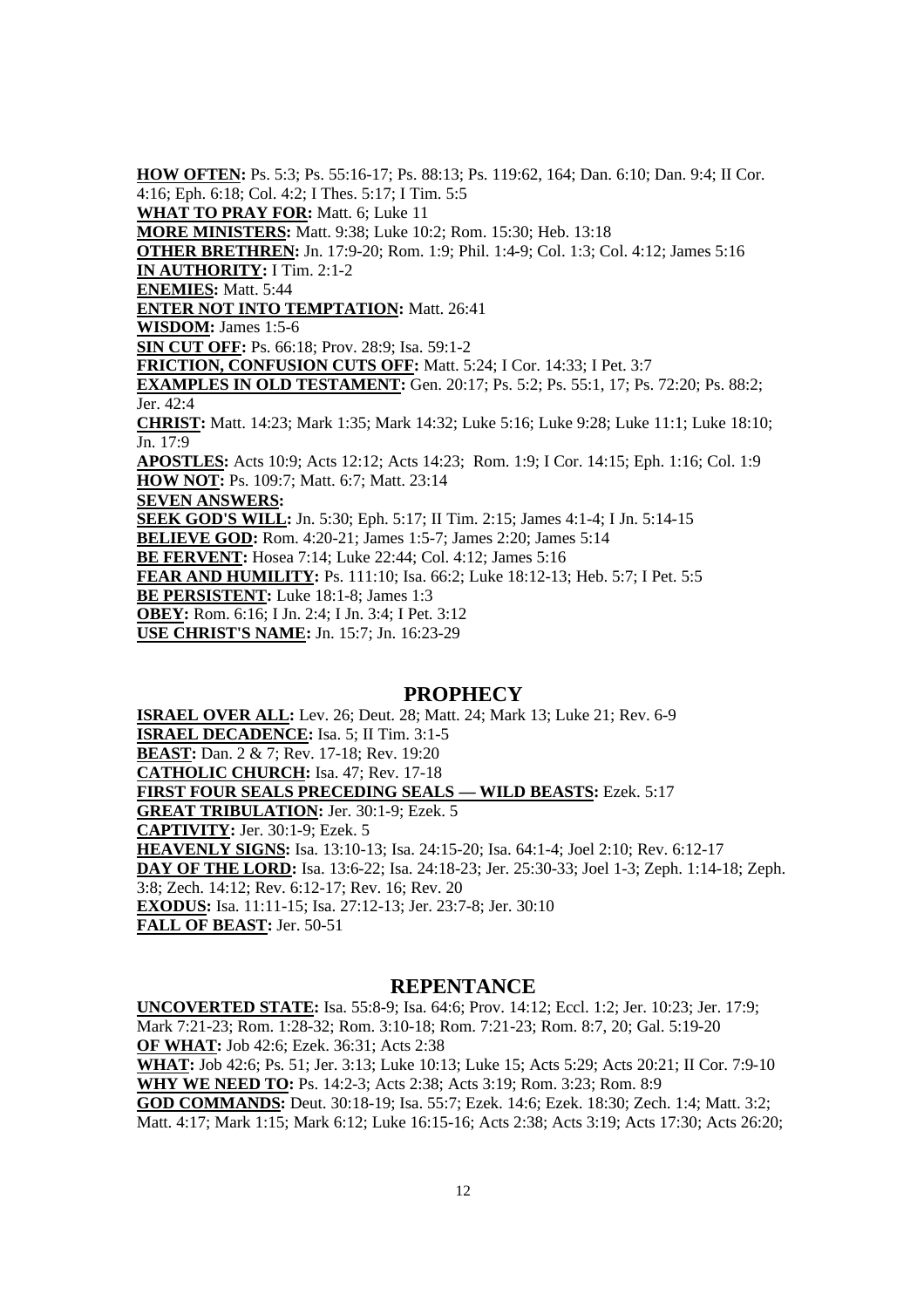Rom. 6:3-6; Rev. 3:19 **IF NOT:** Ezek. 18:20; Ezek. 33:9; Luke 13:3-5; Rom. 2:5; Rev. 20:15 **IF SO:** Ezek. 18:21; Matt. 7:21; Acts 2:38; Gal. 2:20 **WHEN:** Isa. 55:6; Mark 1:15 **HOW:** Acts 5:30-32; Acts 11:18; Rom. 2:4; II Cor. 7:9-10; II Tim. 2:25 **WORKS MEET FOR REPENTANCE:** Matt. 3:8; Luke 3:8; Acts 26:20 **GOD WANTS:** Matt. 9:13; Mark 2:7; Luke 15:7-10; II Pet. 3:9

#### **RESURRECTION**

**WHAT? (FROM DEAD TO LIFE):** Isa. 26:19; Jn. 5:28-29; Acts 4:2; Acts 17:31-32; Acts 23:6; Acts 24:15, 21; Phil. 3:10-12; Heb. 6:2

**JUDGMENT:** Dan. 12:2; Luke 14:14; Heb. 11:35

**FOR EVERYONE:** Dan. 12:2; Jn. 6:28-29; Acts 24:15; Rev. 20

**DESCRIBES:** I Cor. 15; I Thes. 4:17; Rev. 20

**CHRIST'S RESURRECTION IN RELATION TO US:** Jn. 11:24-26; Rom. 5:8-10; Rom.

6:11; Rom. 8:29; I Cor. 15:14-18; Col. 1:18; I Pet. 1:3; I Pet. 3:21

**HOW, WHEN:** Dan. 7; I Cor. 15, especially verse 52; I Thes. 4:13-17; Rev. 11:15

**FIRST WHO:** I Cor. 15; I Thes. 4:17

**GENERAL:** Rev. 20:4-6

**SECOND:** Isa. 65:11-25; Ezek. 37; Matt. 13:24-30, 36-42; Matt. 25:31-34; Luke 16; Jn. 5:28-29; Rev. 20:11-13

**THIRD:** Mal. 4:3; Rev. 20:13-15

**PURPOSE, SPIRIT, RULE:** Dan. 7:18, 27-28; I Cor. 6:2; Rev. 1:6; Rev. 5:10; Rev. 20:1-6 **WHAT WE WILL BE LIKE (SPIRIT TO ENTER KINGDOM):** Jn. 3:3-8; Jn. 4:24; Jn. 17:4- 5; Rom. 6:4-5; Rom. 8:11, 29; I Cor. 15:44, 50; II Cor. 5:2

**SONS OF GOD:** Luke 20:35-36; Rom. 1:4; Rom. 8:17; II Cor. 3:18; Heb. 2:11-12; I Jn. 3:2 **ABILITIES OF SPIRIT:** Dan. 12:3; Matt. 16:26; Matt. 17:1-2; Luke 24:31; Jn. 20:17-19; Rev. 7:13-16

**CAN CHANGE:** Isa. 30:20; Mark 16:12; Luke 24:4-43 **NO SEX:** Matt. 22:30; Luke 20:35-36; Gal. 3:28

#### **SABBATH**

**CREATED:** Gen. 2:2-3

**FOR WHOM:** Mark 2:27-28

**GENTILES:** Rom. 1:1-6; Rom. 2:28-29; Rom. 11:23-26; Gal. 3:28-29; Eph. 2:11-12 **SIGN:** Ex. 31:12-17; Ezek. 20:12, 20

**COMMAND:** Ex. 16:4-30; Ex. 20:8-11; Ex. 23:12; Ex. 31:12-17; Ex. 34:21; Ex. 35:1-3; Lev. 19:3; Lev. 23:1-3; Lev. 26:1-2; Deut. 5:12-15; Neh. 9:14; Isa. 56:2-6; Ezek. 44:24; Luke 23:56; Heb. 4:4-9

**IN FUTURE:** Is. 66:23

**IF NOT:** Num. 15:32-36; Neh. 10:31; Neh. 13:15-22; Ezek. 20:13-21; Ezek. 22:8, 26; Ezek. 23:38

**KEPT IN CHRIST'S TIME:** Mark 1:21; Mark 6:2; Luke 4:16, 31; Luke 6:1-10; Luke 13:10-16; Jn. 5:9, 16

**APOSTLES KEPT IT:** Acts 13:42-44; Acts 15:21; Acts 17:2; Acts 18:1-4

**ASSEMBLY, FELLOWSHIP:** Lev. 23:1-3; II Cor. 6:14; Heb. 10:25; I Jn. 1:3, 6-7

**FIRST DAY OF WEEK — SUNDAY:** Matt. 28:1, Mark 16:2-3; Luke 24:1-2; Jn. 20:1, 19; Acts 20:7; I Cor. 16:2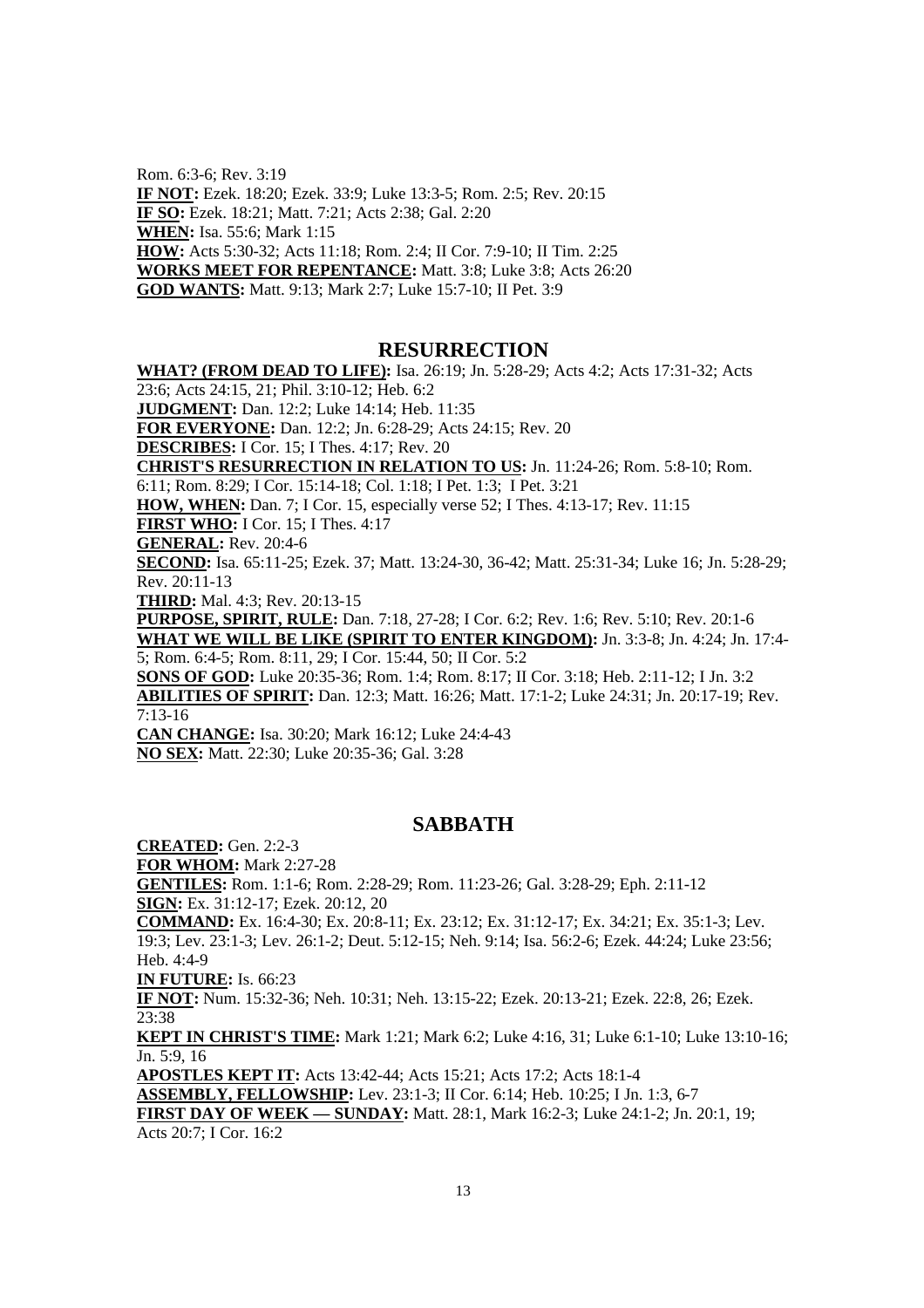#### **SALVATION (Not Only Day)**

**NOT ALL CALLED NOW:** Deut. 29:2-4; Isa. 28:11-13; Ezek. 20:24-26; Matt. 7:13; Mark 4:11-12; Jn. 6:44; Rom. 1:28-29; Rom. 11:5-7; I Cor. 1:26; Eph. 2:11-12; Rev. 12:9 **WHY:** Rom. 11:32 **ALL TO HAVE CHANCE:** Deut. 5:29; Isa. 9:2-7; Isa. 25:7; Matt. 10:5; Matt. 11:22; I Tim. 2:3-4; II Pet. 3:9-10

**WHEN:** Isa. 65; Ezek. 37; Rev. 20

# **SATAN, DEMONS, ANGELS**

**SATAN, LUCIFER, ANGELS:** Job 38:4-7; Isa. 14; Ezek. 28 **FALL:** Luke 10:18; Rev. 12:4 **POWER:** Acts 26:18; II Thes. 2:9-10; Heb. 2:14

**DESCRIPTION (GOD OF THIS WORLD):** Luke 4:5-7; Jn. 12:31; Jn. 14:30; Jn. 16:11; II Cor. 4:4; Rev. 12:9

**NAMES:** Matt. 9:34; Matt. 12:24; Luke 11:18; Jn. 8:44; Eph. 2:2; Eph. 6:12; I Thes. 3:5; I Jn. 3:8-10; Rev. 12:9; Rev. 20:2

**HOW WORKS:** Gen. 3; I Sam. 28:13-20; Job 1-2; Matt. 13:39; Mark 1:13; Luke 22:31-32; Jn. 13:2, 27; Acts 5:1-5; I Cor. 7:5; II Cor. 2:11; II Cor. 11:4-13, 15; I Thes. 2:18; James 4:7; I Pet. 5:8; Rev. 12

**FATE:** Matt. 25:41; Rom. 16:20; II Pet. 2:4; Jude 6, 13; Rev. 19:20; Rev. 20:1-3; Rev. 21:27 **DEMONS, HOW BECAME:** II Pet. 2:4

**DESCRIPTION:** Luke 8:28; Acts 8:7; James 2:19

**POWERS, HOW WORK:** Matt. 8:28-34; Mark 5:2-13; Mark 9:20-29; Luke 11:18-26; Acts 16:16-18; I Tim 4:1-3; Rev. 16:14; Rev. 18:2

**POSSESS, ENTER:** Matt. 9:32; Matt. 4:24; Matt. 8:16, 28-33; Matt. 15:22; Mark 1:32; Mark 5:2-13; Luke 7:33

**FATE:** Matt. 25:41; II Pet. 2:4; Jude 6, 13

**ANGELS, WHAT ARE THEY: WE — GREATER:** I Cor. 4:9; Heb. 1-2

**SIN**

**WHAT IS:** Mark 7:20-22; Rom. 3:20; Rom. 5:13; Rom. 7:7-13; James 1:14-15; James 4:17; I Jn. 3:4

**RESULTS, DEATH:** Deut. 21:22; Ezek. 18:4, 20; Rom. 5:12-13, 21; Rom. 6:16, 23; James 1:15 **PUNISHMENT:** Gen. 6; Lev. 26; Isa. 40:2; Jer. 16:18; Jer. 40:3; Ezek. 14:13

**SEPARATION FROM GOD:** Isa. 59:1-2; Jn. 9:31

**ENORMITY OF SCOPE:** Num. 32:23; Ps. 51; Matt. 9:13; Jn. 8:34; Rom. 2:12; Rom. 3:23; Rom. 6:16; James 2:9-10; I Jn. 1:8; I Jn. 3:8-10

**HATE IT:** Ps. 7:11; Ps. 119; Prov. 6:16-17; Prov. 8:13; Prov. 15:9; Jer. 44:4; Amos 5:15

**AGAINST GOD:** Gen. 39:9; Num. 32:23; Ps. 51:4; Luke 15:18, 21

**HOW TO PREVENT:** I Cor. 15:34; Phil. 4:8; Col. 3:2; Heb. 12:1-4; I Jn. 2:1

**UNPARDONABLE:** Matt. 12:22-24, 31-32; Mark 3:28; Heb. 6:4-6; Heb. 10:26

**HOW TO BE DELIVERED:** Isa. 1:18; Isa. 43:25; Rom. 5:8, 21; Rom. 6:16-23; Rom. 7:15-25; I Jn. 2:1-2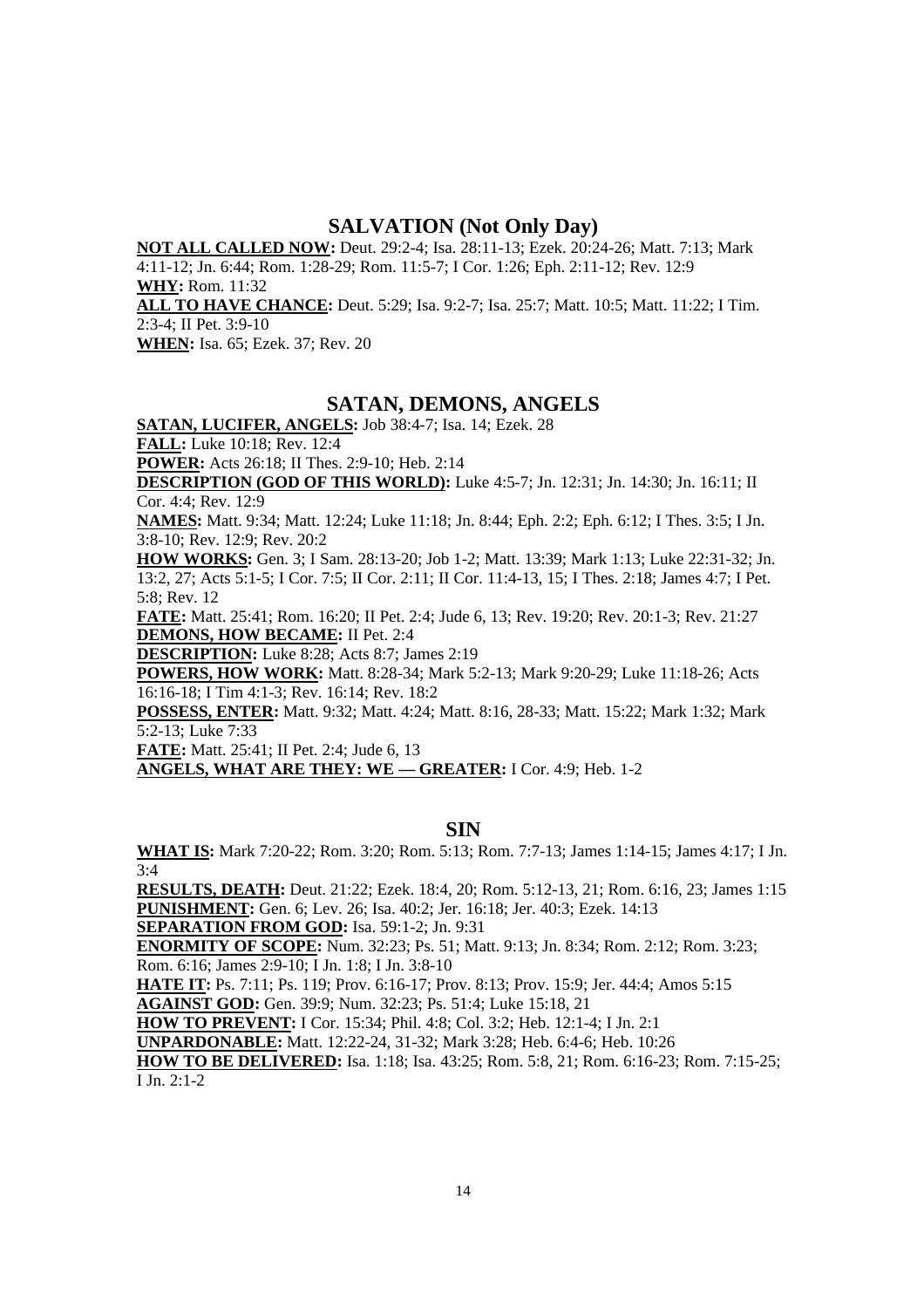**FORGIVENESS:** Jer. 36:3; Mark 1:4; Luke 3:3; Luke 15:7-10; Luke 24:47; Acts 2:38; Acts 3:19; Acts 5:31; Acts 10:43; Acts 22:16; Rom. 4:7; Rom. 6; Rom. 11:27; Heb. 8:12; Heb. 10:17; I Jn. 1:7-9; I Jn. 2:1-2; I Jn. 3:9

**CHRIST DIED:** Isa. 53:12; I Cor. 3; Gal. 1:4; Heb. 1:3; Heb. 4:15; I Pet. 2:22-24

#### **SOUL**

**NOT IMMORTAL:** Gen. 2:16-17; Gen. 3:19; Gen. 37:34; Job. 17:13-14; Ps. 6:5; Ps. 115:17; Ps. 146:3-4; Eccl. 9:5, 10; Ezek. 18:4, 20; Mal. 4:1-3; Matt. 10:28; Matt. 25:46; Luke 13:3-5; Jn. 3:13; Acts 2:29-34; Rom. 6:23; I Cor. 15:53; Heb. 9:27

**SOUL CUT OFF:** Ex. 12:15; Lev. 22:3; Lev. 23:30; Num. 15:31

**RESURRECTION:** I Cor. 15; Phil. 3:10-11; I Thes. 4; Jn. 5:25-29

**NEPHESH, MORTAL LIFE:** Gen. 1:24-27; Gen. 2:7, 19; Gen. 9:4, 10, 12, 15-16; Gen. 19:17,

19; Gen. 21:23; Gen. 32:30; Gen. 44:30; Ex. 4:19; Ex. 21:30; Lev. 17:11-14; Lev. 21:11; Num.

6:6; Num. 9:6-7, 10; Num. 19:11, 13, 16; Deut. 12:23; Isa. 53:10-12; Hag. 2:13

**INDIVIDUAL:** Gen. 2:7; Lev. 4:15; Lev. 17:12; Lev. 23:30; Num. 9:13

**BEING:** Deut. 6:5; Deut. 11:13; Deut. 13:3

**PSUCHE, BREATH:** Matt. 10:28

**LOWER ANIMALS:** Rev. 8:9; Rev. 16:3

**AS INDIVIDUAL:** (14 times) Acts 2:41; Acts 27:37; I Pet. 3:20; III Jn. 2; Rev. 18:14

**LIFE OF MAN:** (58 times) Matt. 22:25

**HUMAN SPIRIT:** Eccl. 3:21; Acts 7:59

**IMMORTALITY:** (only 5 places) Rom. 2:7; I Cor. 15:53-54; I Tim. 6:16; II Tim. 1:10

#### **TITHING**

Malachi 3

**GOD OWNS EVERYTHING:** Ex. 19:5; Deut. 10:14; Job 41:11; Ps. 24:1-2; Ps. 50:10-12; Hag. 2:8; I Cor. 10:26

**COMMAND:** Gen. 14:17-20; Gen. 28:22; Lev. 27:27-30; Deut. 14:22; Mal. 3:5-9; Matt. 23:23; Luke 18:12; I Cor. 9; Heb. 7:1-9

**OFFERINGS:** Deut. 16:16; Ezek. 20:40; Mal. 3:8

**GOD WANTS US TO PROSPER:** Prov. 3:9-10; Mal. 3:10; III Jn. 2

**RESULTS OF TITHING:** Gen. 14:19-20; Mal. 3:5-10; Heb. 7:6

**WHO TO RECEIVE TITHES:** Num. 18:20-28; Deut. 12:6, 11, 14; Neh. 10:37; Neh. 12:44; Neh. 13:5; I Cor. 9; Heb. 7:6-18

**WHAT GOD DOES WITH IT: Matt. 24:14** 

**SECOND TITHE:** Deut. 12:6, 11, 17-18; Deut. 14:28-29

**THIRD TITHE:** Deut. 14:28-29; Deut. 26:12-15

**THIRD IN CYCLE OF SEVEN:** Deut. 14:28-29; Deut. 15

**FIRST BORN:** Ex. 13:12-15; Num. 18:17-18; Deut. 14:23

**FIRST FRUITS:** Ex. 23:19; Num. 18:12; Deut. 26:2

#### **TRIALS**

**WE WILL SUFFER PERSECUTION:** Ps. 34:19; Ps. 73:3-14; Jn. 15:20; Jn. 16:33; Jn. 17:14; Acts 9:16; Acts 14:22; II Tim. 2:12; II Tim. 3:12; Heb. 10:32; Heb. 11; Heb. 12:6; I Pet. 4:12-13 **PURPOSE:** Job; Ps. 73; Rom. 5:3-5; II Cor. 8:2; Heb. 2:10; Heb. 5:8; Heb. 12:11; I Pet. 1:7 **WE WILL BE DELIVERED:** Ps. 34:19; Matt. 11:28-30; Jn. 16:33; II Cor. 1:4-7